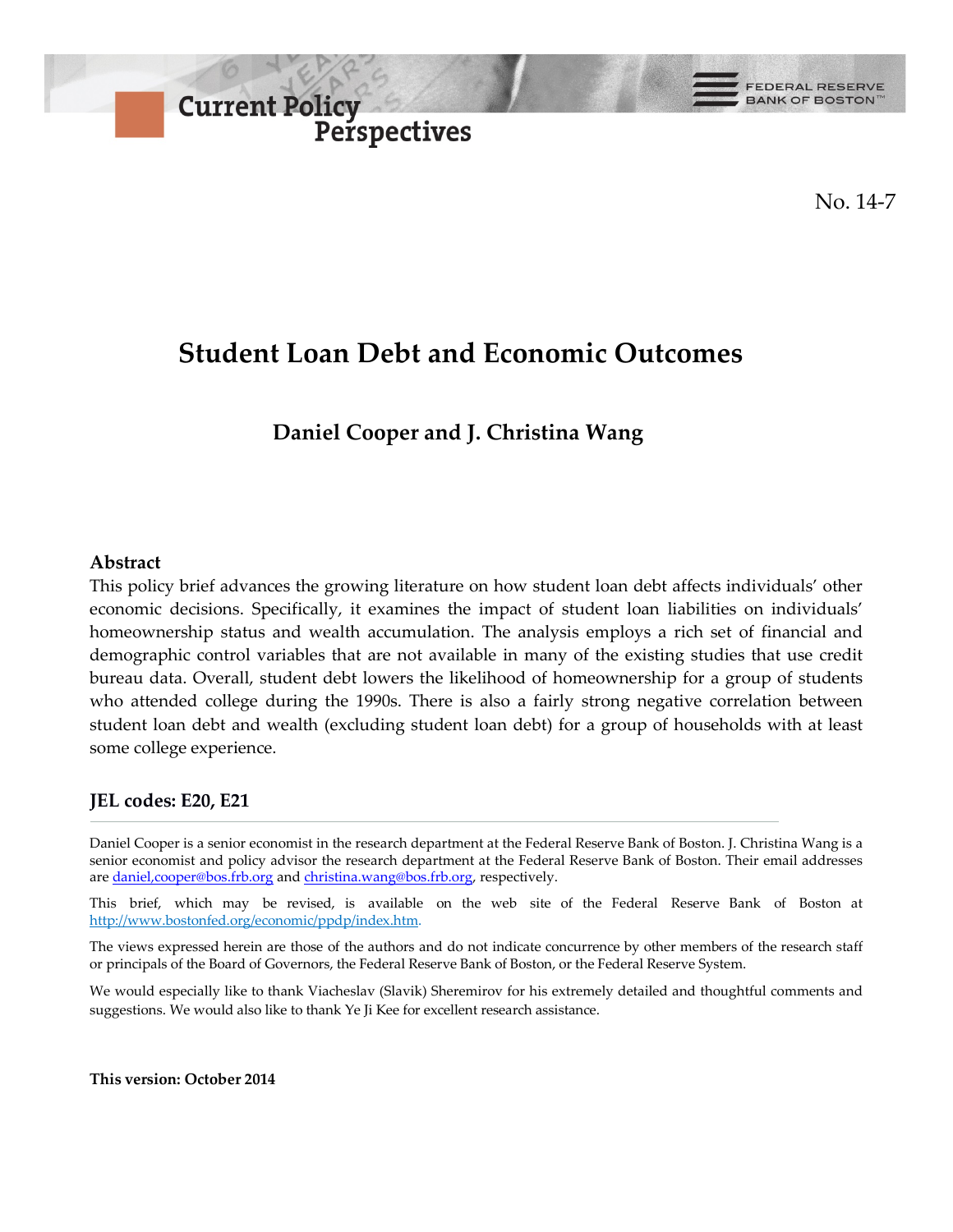# 1 Background

The swift rise in the stock of student loan debt in recent years—even during the Great Recession when other types of consumer debt contracted—has received much attention among researchers, politicians, and the media. Indeed, student loan debt has now surpassed credit card debt to become the second largest amount of household debt outstanding after mortgage debt (see Figure [1\)](#page-25-0). Unlike credit card debt and other household liabilities, however, student debt cannot be discharged in bankruptcy. It therefore represents a long-term financial burden for many individuals and/or households that must be repaid. A key question is how student loan debt may impact individuals' economic outcomes. For example, it could hinder an individual's or household's ability to obtain a mortgage and purchase a home.

To date, there has been much analysis of the evolution of student loan debt and its place on the liabilities side of household balance sheets (see, for example, [Brown et al.,](#page-24-0) [2012,](#page-24-0) [2014](#page-24-1)), but much less work examining the impact of student loan debt on homeownership and other economic outcomes. The existing research is limited in part by the availability of data: most data come from credit bureau records, such as the Federal Reserve Bank of New York's Consumer Credit Panel (NY CCP), which offer detailed information on individuals' liabilities but very limited demographic information and no data on financial assets. For instance, the NY CCP contains no education data and so it is not possible to distinguish individuals who went to college but did not accrue any debt from individuals who have no student debt because they never attended college. Individuals who attended college without college loans or individuals who repaid student debt soon after finishing school are likely to differ substantially from individuals who never attended college. This potential disparity in education levels among individuals without any student loan debt makes it difficult to interpret results that compare economic outcomes for these individuals using credit bureau data.

More importantly, few existing studies have managed, or even attempted, to answer the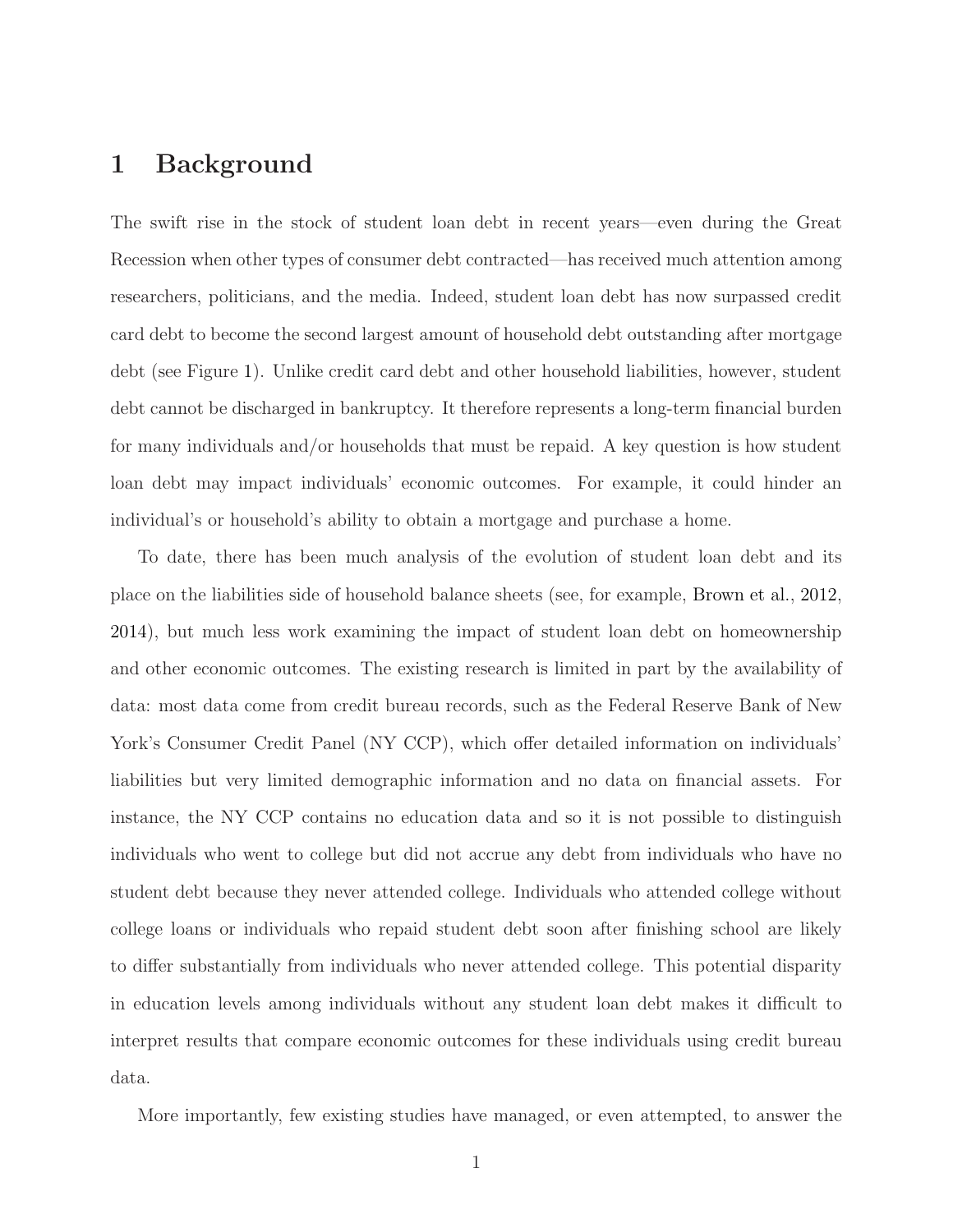question of ultimate interest: are students making optimal decisions regarding how much education to pursue and how much to borrow to fund this learning? For instance, some observers have voiced the concern that some students may be borrowing too much for college and instead would have benefited more, on net, from less costly, alternative training. Following the standard formulation (see, for example, [Ionescu](#page-24-2), [2012](#page-24-2)), optimal behavior is defined in terms of maximizing the present value of one's life-time utility (or earnings) net of the borrowing. As the extensive literature on the return to education attests (see, for example, [Carneiro, Heckman, and Vytlacil,](#page-24-3) [2010,](#page-24-3) and the studies referenced therein), optimal educational investment is an extremely difficult question to address because one needs to estimate an individual's counterfactual life-time wealth had he/she made an alternative choice of education and the related borrowing. Overcoming this identification problem using, for instance, an instrumental variables approach is difficult because there are few valid yet reasonably strong instruments. Examining the issue of optimal educational investment with borrowing is challenging overall and not feasible using our data, but we can analyze related issues that can be answered without a fully structural analysis, such as the relationship between student loan debt and household asset accumulation. We intend to explore the important question of optimal borrowing to finance higher education in future studies.

This policy brief expands upon and augments the relatively limited existing literature on student debt and economic outcomes using two alternative datasets—the Panel Study of Income Dynamics (PSID) and the 1988 National Educational Longitudinal Survey (NELS88). First, we utilize a recently added PSID variable on student debt liabilities in 2011 and 2013 to examine households' student debt holdings against a much broader set of demographic characteristics and financial information than is available in the NY CCP. Second, we use detailed information in the NELS88 on individuals' schooling history, ability, parents, debt, and homeownership status to inform the debate on whether student loan debt has a negative impact on homeownership. Given the dramatic rise in outstanding student debt liabilities, a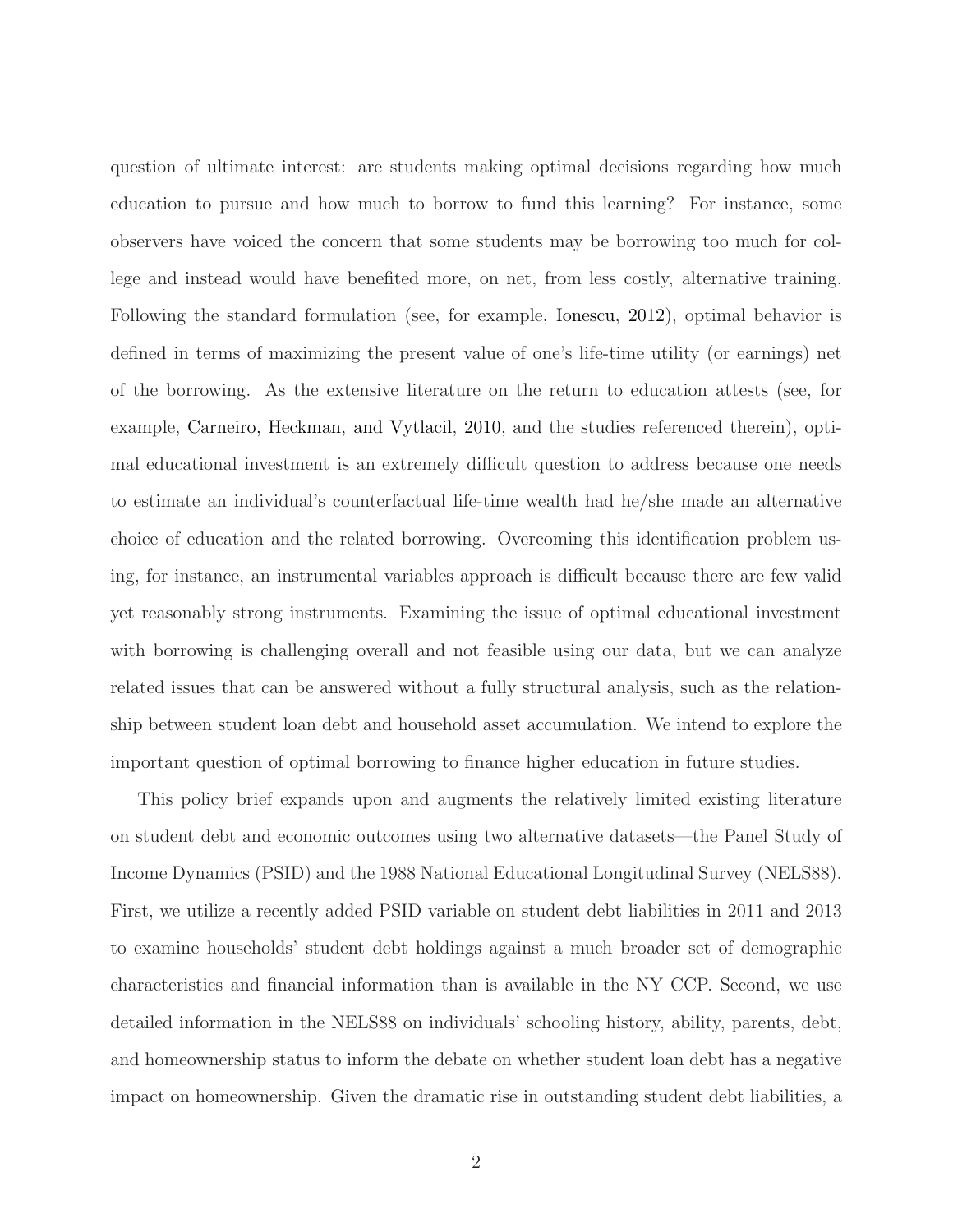strong negative relationship between student loan debt and homeownership can have adverse implications for the U.S. homeownership rate and residential investment going forward.

We find that conditional on having at least some college experience, households with student debt have lower overall homeownership rates than similar households without student loan liabilities. This is particularly true among college graduates 30-to-40 years old. In addition, the distribution of total wealth excluding student debt liabilities is lower for homeowners with student debt than for homeowners without student loan debt (again conditional on at least some college attendance). This wealth disparity remains even after controlling for a wide range of demographic and other factors. In contrast, the distribution of wealth for renters, with and without student loan debt, is quite similar. We also show that student loan debt lowers the likelihood of homeownership for a representative group of individuals who were college age in the early 1990s. This result holds conditional on an individual's ability, family characteristics, and a variety of demographic factors.

The remainder of this brief proceeds as follows. Section 2 reviews the recent and related literature on student loan debt, and Section 3 provides an overview of the two datasets used for the analysis. Section 4 presents our results, and Section 5 concludes.

### 2 Existing Literature

There are two threads in the existing literature on student debt. The first quantifies and evaluates the amount of student debt outstanding along with the performance (delinquency) of such debt, while the other examines the relationship between student debt and economic outcomes. Trends in student debt holdings and delinquency are discussed in [Brown et al.](#page-24-1) [\(2014](#page-24-1)), with earlier related work in [Brown et al.](#page-24-0) [\(2012\)](#page-24-0). Among other things, [Brown et al.](#page-24-1) [\(2014](#page-24-1)) note that, according to the NY CCP data, student loan debt recently surpassed credit card debt and became the largest amount of household debt outstanding other than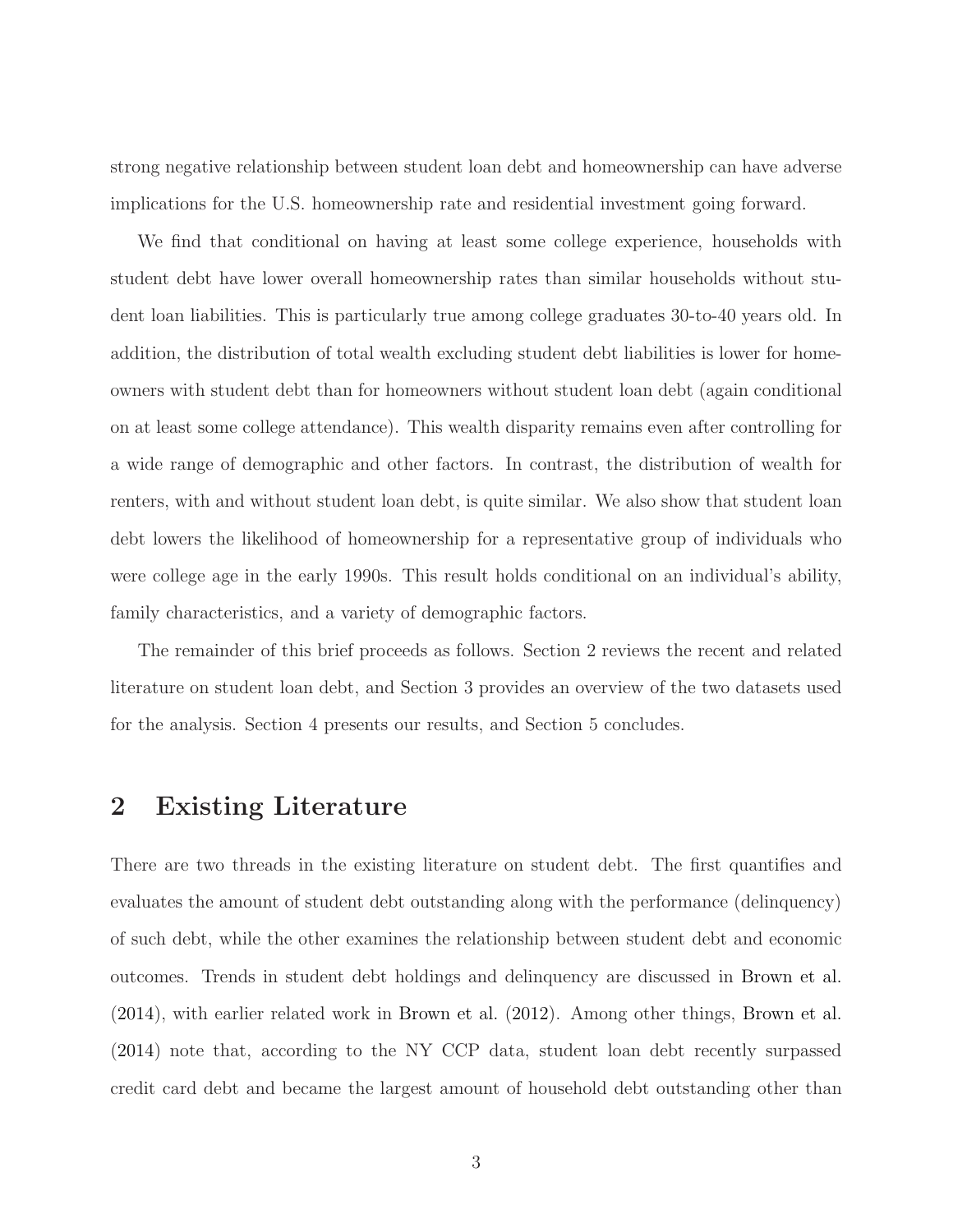mortgage debt. In addition, student loan debt continued to rise during the financial crisis and the Great Recession, while all other types of household debt declined. The authors further show that the delinquency rate among student debt holders currently repaying their loans is quite high.<sup>1</sup> The data also suggest that student loan holders have had a more difficult time obtaining credit in the aftermath of the Great Recession than individuals without student debt.

Other research, including [Brown and Caldwell](#page-24-4) [\(2013](#page-24-4)), examines the relationship between student debt and individuals' other economic outcomes. Using NY CCP mortgage debt data to infer homeownership for individuals in the survey, the authors show that 30-year-olds with a history of student loans have higher homeownership rates between 2003 and 2009 than 30 year-olds without student debt. This relationship switched in the aftermath of the Great Recession as 30-year-olds without student loan debt had slightly higher homeownership rates than 30-year-olds with student loan debt.<sup>2</sup> There was also a steeper decline in auto loan debt outstanding for individuals with student loan debt in the aftermath of the Great Recession suggesting fewer new or late model used car purchases among this group. The authors propose two reasons for this shift in economic outcomes: lower future income expectations following the recession for individuals with student loan debt, or more limited access to additional [credit based on these](#page-24-5) individuals' existing debt, or both.

Houle and Berger [\(2014](#page-24-5)) examine the relationship between student loan debt and homeownership more directly using data from the National Longitudinal Study of Youth 1997 (NLSY97). One of the drawbacks of the NY CCP data is that one cannot observe homeownership directly. More importantly, the NY CCP data cannot distinguish between individuals who have zero debt because they never attended college and those individuals who attended

<sup>&</sup>lt;sup>1</sup>A large share, 44 percent, of individuals with student loan debt in the NY CCP are neither delinquent nor paying down their student loans. This represents people likely still in school, in deferral, or in forbearance on their payments.

<sup>2</sup>Homeownership in the NY CCP is not directly observed, but rather is inferred based on mortgage debt data.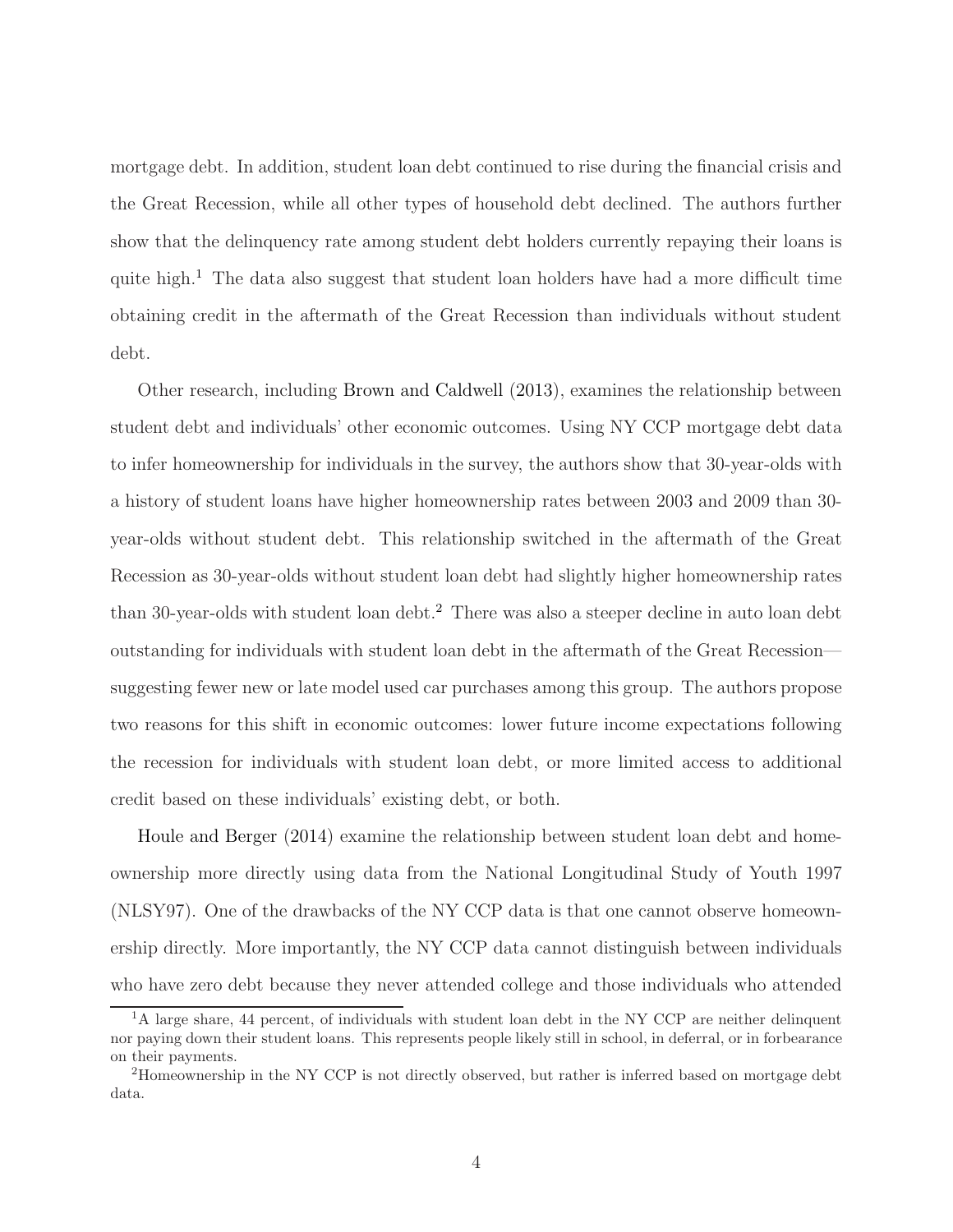college but have zero debt—two groups of individuals who likely have substantially different resources and hence different consumption (including housing) and investment behavior. [Houle and Berger](#page-24-5) [\(2014\)](#page-24-5) evaluate the conditional impact of student loan debt on homeownership while controlling for an individual's education and other individual-level financial and demographic factors. They find a statistically significant, but not economically meaningful, relationship between student loan debt and homeownership, and conclude that student loan debt does not substantially impact the housing market.

We contribute to this existing literature by examining how student debt impacts homeownership prior to the housing boom and the ensuing financial crisis. We pay particular attention to ensure "apples-to-apples" comparisons between individuals with and without student debt. In particular, we restrict our analysis to individuals who have attended college for at least some years. We also examine whether student loan debt impacts the financial well-being (that is, asset holdings, liabilities, and net worth) of individuals 40 years old and younger outside of their student loan liabilities, and how this well-being varies with housing tenure (that is, owner versus renter status).

# 3 Data

The PSID is a representative survey of U.S. households that began in 1968 and follows the original households and their offspring over time. Sixty percent of the initial 4,800 households surveyed belonged to a cross-national sample from the 48 contiguous states, while the other portion was a national sample of low-income families from the Survey of Economic Opportunity. The PSID was conducted annually through 1997 and since then has occurred biennially. The 2011 wave of the PSID includes close to 9,000 households.

The PSID also contains wealth supplements for 1984, 1989, 1994, and 1999 onward, which include detailed information on households' financial positions including both their assets and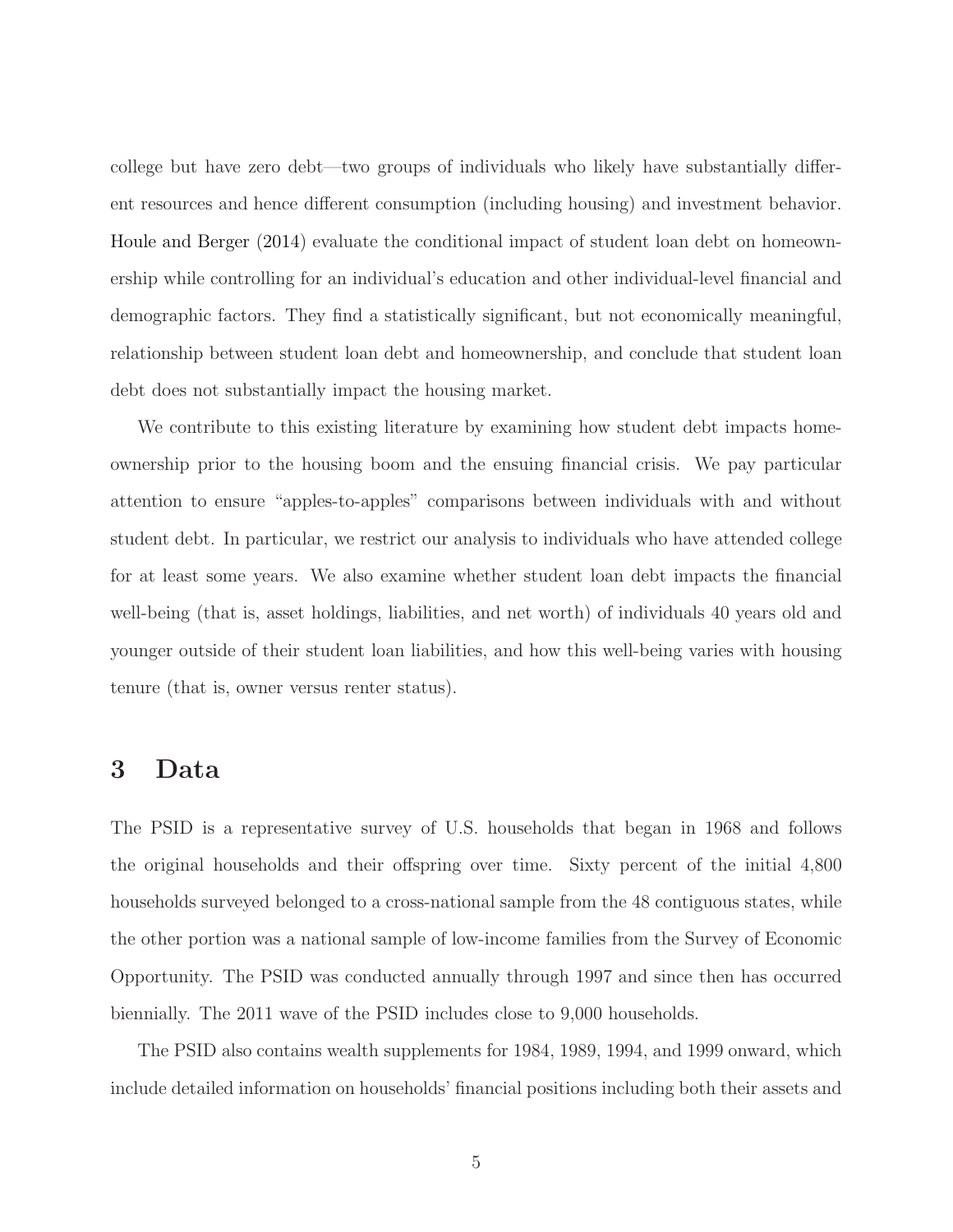their liabilities.<sup>3</sup> In 2011, the PSID started disaggregating a household's overall nonhousing liabilities, which had previously been reported in a single sum, into various components, one of which is their outstanding student loan balances. Preliminary data on households' assets and liabilities—including student debt—have also been released for the 2013 PSID wave.

Even though the student loan data in the PSID are directly available only for 2011 and 2013, it is advantageous to use the PSID to examine student debt because the PSID contains numerous demographic and financial variables for each household. Among other things, this richer set of data allows us to compare the portion of household balance sheets that excludes student debt between households with and without student debt to examine whether and how the presence of student debt affects a household's financial well-being.

The 1988 National Educational Longitudinal Survey (NELS88) dataset also contains information on student debt but otherwise has a very different purpose from the PSID and hence a different set of variables. The NELS88 first surveyed a representative sample of eighth-graders in 1988. It then conducted four follow-up surveys in 1990, 1992, 1994, and 2000. The dataset contains detailed information on, among other things, individuals' schooling, ability, academic achievement, work, and living situation at home at different stages in their lives. The students' parents, teachers, and administrators also answered questionnaires to provide supplemental information on the students' education and home life.<sup>4</sup>

The 2000 survey wave occurred four years after students who went directly from high school to college potentially finished a four-year post-secondary degree. This final wave includes not only information about each respondent's outstanding student loan debt, but also information about, among other things, the individual's income (as of 1999), whether or

<sup>3</sup>The wealth supplements include data on households' cash holdings (checking and savings accounts), bond holdings, stock holdings, retirement accounts (IRAs), business or farm equity, vehicle values, and nonprimary residence real estate holdings. There are also data on noncollateralized debt holdings (school debt, credit card debt, loans from relatives, and any other unsecured borrowing).

<sup>4</sup>For a further overview of the NELS88 survey along with more detailed information about the survey design and other elements see: [http://nces.ed.gov/surveys/nels88/.](http://nces.ed.gov/surveys/nels88/)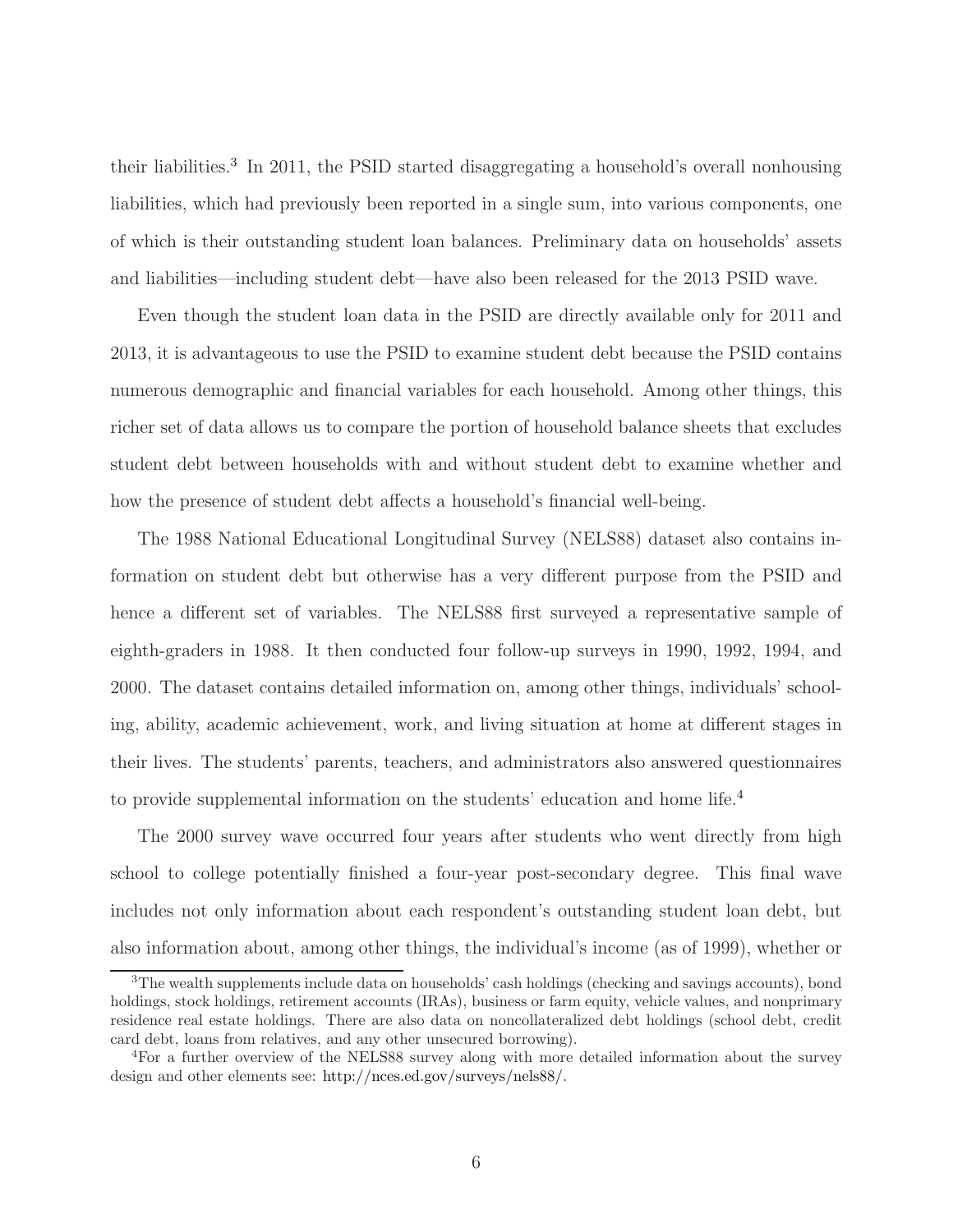not he/she owns a home, and where he/she lives.<sup>5</sup>

The advantage of using the NELS88 for analyzing the impact of student debt on economic outcomes is that the survey is a representative sample of students who were in pre-secondary school at the same time. This allows us to make "apples-to-apples" comparisons of the impact of student loan debt on outcomes like homeownership for students who attended at least some college without worrying about the potential impact of any time or cohort effects on the results. We can also control for potential post-secondary-school-specific effects, since there is a broad set of data available on the post-secondary schools attended by each survey participant.

The NELS88 also contains an independent (test-based) measure of individual ability that likely impacts the type of school a student attends as well as his/her chance of obtaining a scholarship rather than having to borrow funds to cover his/her educational costs. More importantly for our analysis, ability may help explain homeownership and wealth accumulation above and beyond income and other demographic variables. This is one advantage of the NELS88 over the PSID and similar datasets that do not contain information on individual ability. Finally, by observing a cohort of students shortly after they complete (or at least start) college, we should obtain more precise data on the amount of debt actually incurred for an individual's college education, since the student loan liabilities observed are likely close to the amount owed by the individual when he/she left college. This is because student loan debt tends to be paid off over a fairly long time horizon. By the same logic, because the interval is short between an individual's college attendance and the final NELS88 survey wave, observing an individual with zero debt likely means that the indiviudal did not borrow to finance his/her education rather than that the debt had already been repaid.

<sup>5</sup>Thanks to an agreement with NORC at the University of Chicago—the group that fielded the original NELS88 survey—and the National Center for Education Statistics, we also have detailed, confidential information on the location (zip code) where students lived in 1988.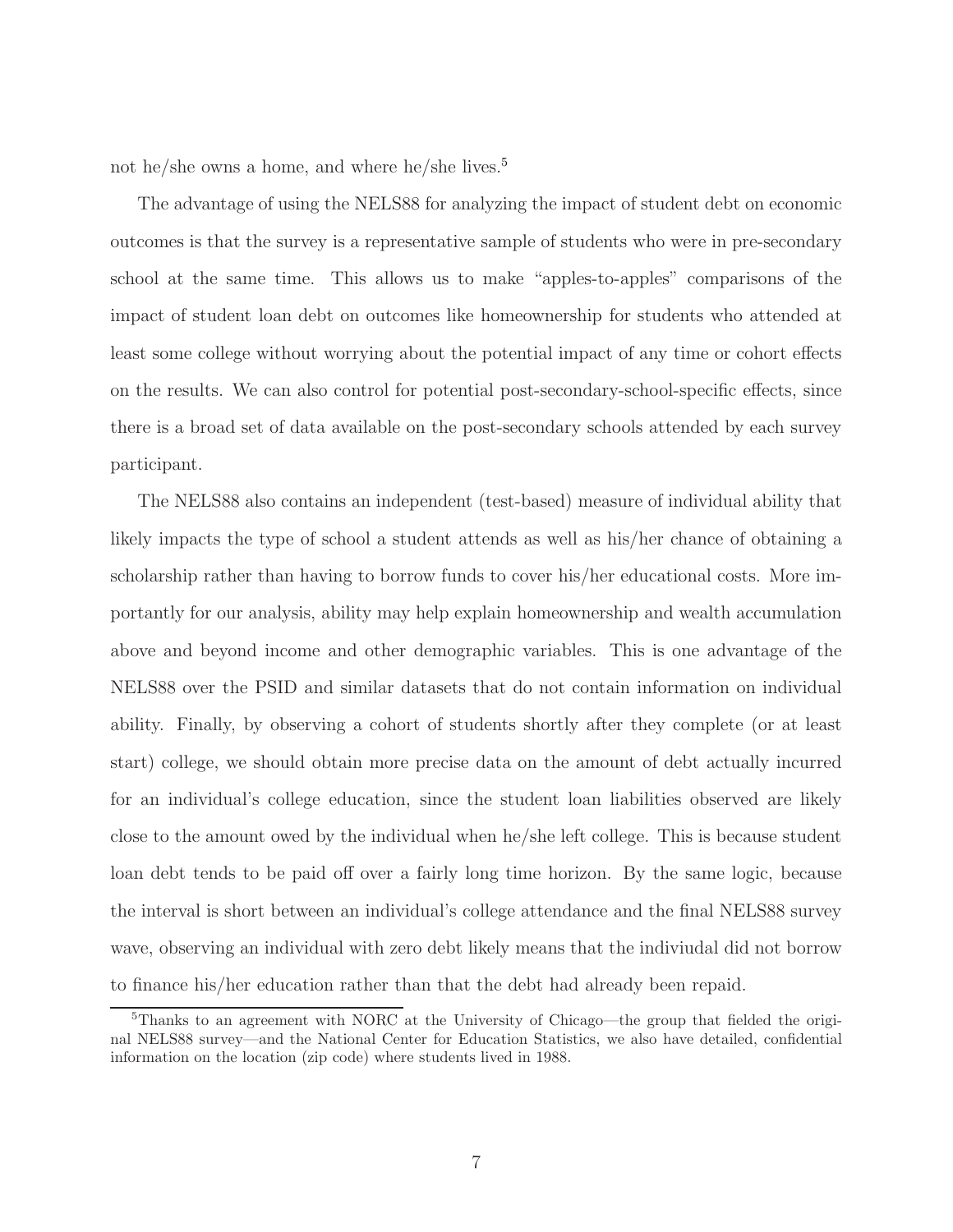### 4 Results

#### Homeownership

We first use PSID data to examine, by age group, how the rate of homeownership varies depending on whether or not a household reports having outstanding student loan debt.<sup>6</sup> The advantage of this analysis relative to the analysis in [Brown and Caldwell](#page-24-4) [\(2013](#page-24-4)) is twofold. First, since we observe homeownership directly in the PSID instead of having to infer homeownership based on mortgage debt holdings, we avoid potential measurement error from classifying as renters households who own a home but have no mortgage. More importantly, we restrict our analysis to only those households where the head or spouse has at least some college experience. We think this sample restriction greatly enhances our ability to achieve an "apples-to-apples" comparison between households with and without student loan debt, since such liabilities are incurred only if at least one family member attended college and had reason to take on student debt. Indeed, homeownership and other economic outcomes likely vary systematically between individuals who have attended college and those who have not.<sup>7</sup>

The top portion of Table [1](#page-27-0) shows homeownership rates, as of 2011, across age groups for households headed by an individual 39 years old or younger where at least one member (head or spouse) has at least some college experience.<sup>8</sup> The homeownership rate for households with student loan debt is always below the rate for households without student loan debt, with the widest differences observed for the youngest age group—those households with a head 20 to-24 years old. The homeownership rate gap for this age group is quite substantial, about

<sup>&</sup>lt;sup>6</sup>Note that owning a dwelling does not necessarily mean greater or better housing services than renting a dwelling. Nevertheless, there may be reasons to promote homeownership, and this is certainly a policy question that has received much attention.

<sup>&</sup>lt;sup>7</sup>It is possible that there are finer shades of difference among individuals who attended college but did not receive a degree depending on how many years they spent in college. We do not consider such distinctions because there is neither a clear theoretical case nor adequate data in the PSID.

<sup>8</sup>Table [A.1](#page-34-0) in the appendix reports the sample size for each age group.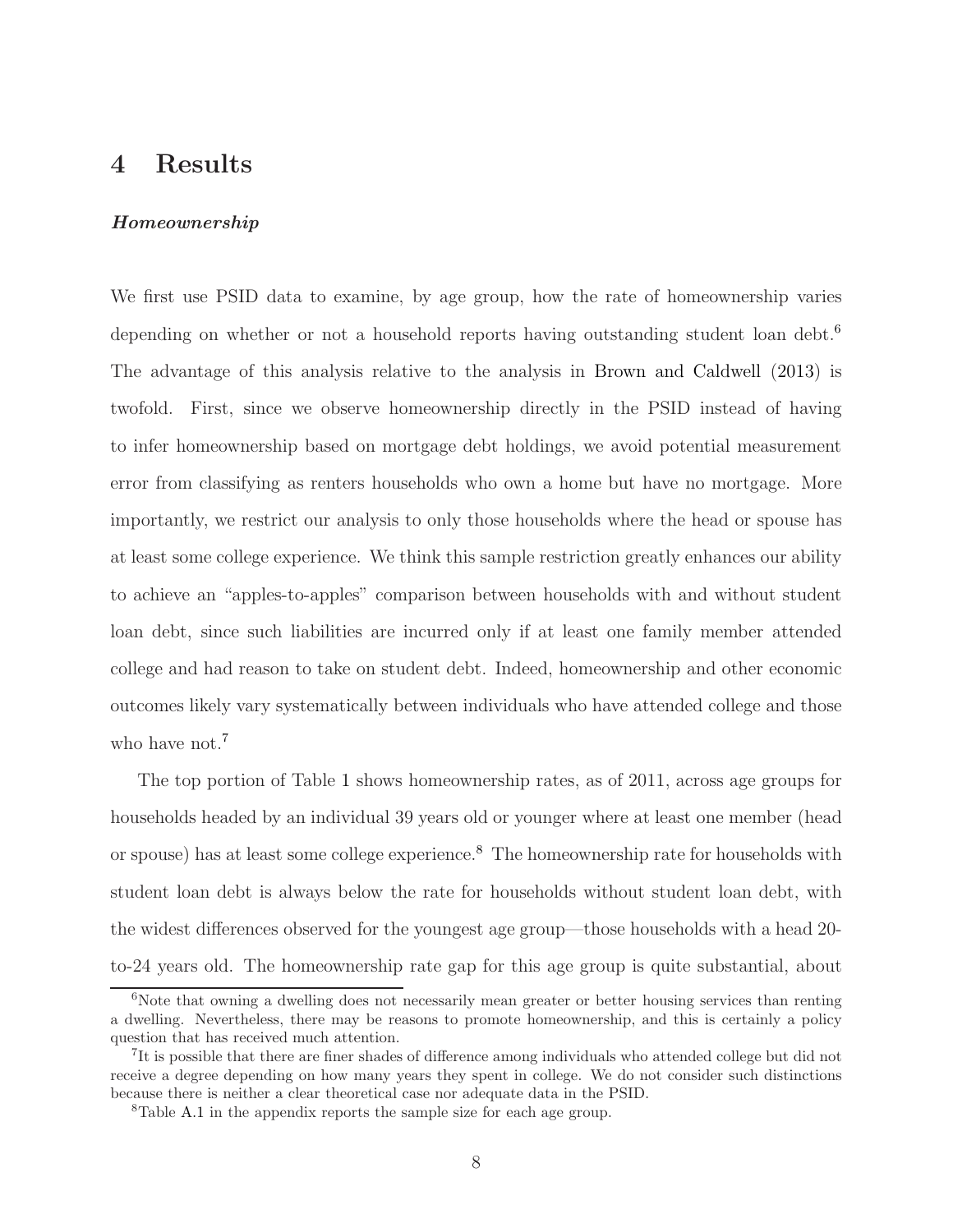9 percentage points. By comparison, the differences are much narrower for the next two age groups but still not trivial. For example, the homeownership rate for 30-to-34 year-olds is nearly 53 percent if they do not have outstanding student loan debt and only about 50 percent if they do. The homeownership rates appear to converge for 35-to-39 year-olds—the oldest age group in the sample we consider relevant—although the homeownership rate is still one percentage point lower for households with outstanding student debt.

This pattern of homeownership by age for households with at least some college experience seems to suggest that student loan debt delays households in purchasing a house but may not necessarily deter homeownership permanently. Note that we focus on households where the head is 39 years old or younger. As a result, we can be reasonably sure that the outstanding student loan debt was incurred by the head and/or spouse and is not student loan debt held by parents on behalf of their children. The pattern of relative homeownership rates, however, is similar if we extend the sample to older age groups (not shown).

The bottom portion of Table [1](#page-27-0) shows homeownership rates when we restrict the sample to households where at least one family member (head or spouse) has a college degree. This restriction further refines our apples-to-apples comparison by not mixing college graduates with individuals who attended college but did not receive a degree. In principle, college graduates may be able to purchase a home more easily than college dropouts, and the two groups may also have different views about homeownership. The results show an interesting pattern: homeownership rates for college graduates who are 20-to-29 years old and have student loan debt are roughly the same as or higher than the rates for college graduates in this age range without student loan debt. In contrast, homeownership rates are a good bit lower for college graduates with debt who are older, specifically 30-to-39 years old, than the rates for peers without such debt.

A possible explanation for this pattern is that, among younger households with at least one college graduate, those who borrowed to fund their college education also have sufficiently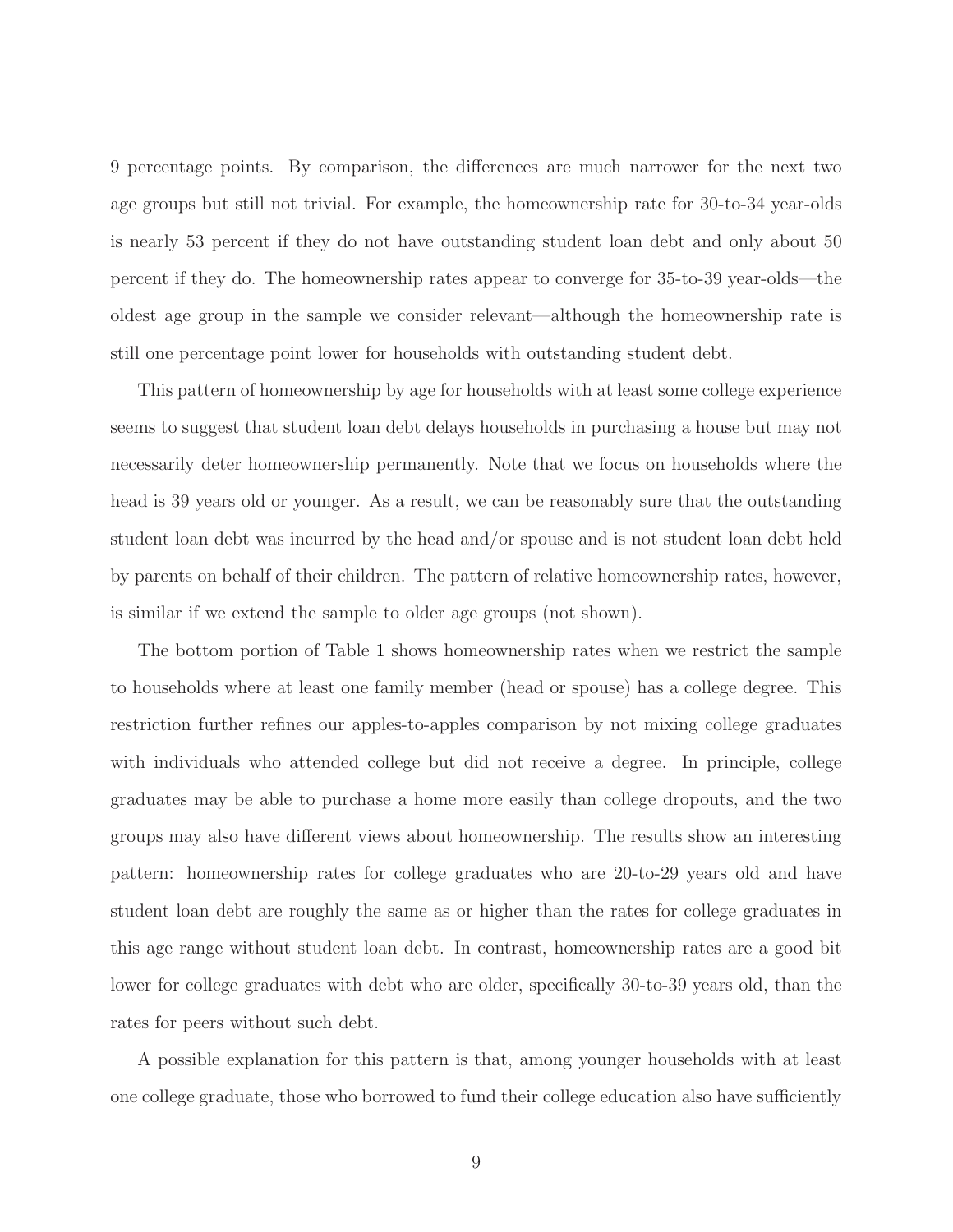higher income that their expectations of life-time earnings net of student loan debt are also higher. These households are thus willing and able to purchase a property, In contrast, older households who still have student loan debt outstanding are likely to have experienced unfavorable realizations of income (relative to their expectations, on which they likely based their borrowing decisions) and are therefore less able to pay off their student debt or purchase a house. It is not clear why the pattern of relative homeownership rate across age groups differs between college graduates and those attended some college but did not receive a degree. Part of the reason may be the smaller sample size for college graduates in the PSID and thus the more pronounced difference for older households.

Overall, the two panels in Figure [1](#page-27-0) show that the lower homeownership rate among student debt holders is not confined to those who borrowed to attend college but did not finish school. It is important to ask why student loan debt is associated with lower homeownership rates in the cross-section. One potential explanation is that households with student loan debt have more debt overall relative to income than households without student loan debt, all else being equal, making it more difficult for them to obtain additional credit. Alternatively, having a large student debt burden may make some households wary of taking on additional debt and thereby further increasing their debt service burden given their expected income in future years. We now turn to household balance-sheet and income data to conduct a preliminary analysis of these balance-sheet-based explanations.

#### Wealth Holdings

Figures [2](#page-25-1) and [3](#page-26-0) show the distribution of total wealth relative to income for homeowners and renters, respectively, who are 40 years old or younger. Total wealth (or equivalently household net worth) is the sum of a household's financial assets and housing equity less any nonhousing liabilities.<sup>9</sup> We average households' wealth data in the 2011 and 2013 PSID to

<sup>&</sup>lt;sup>9</sup>Financial assets include the value of a household's stocks, bonds, vehicles, defined contribution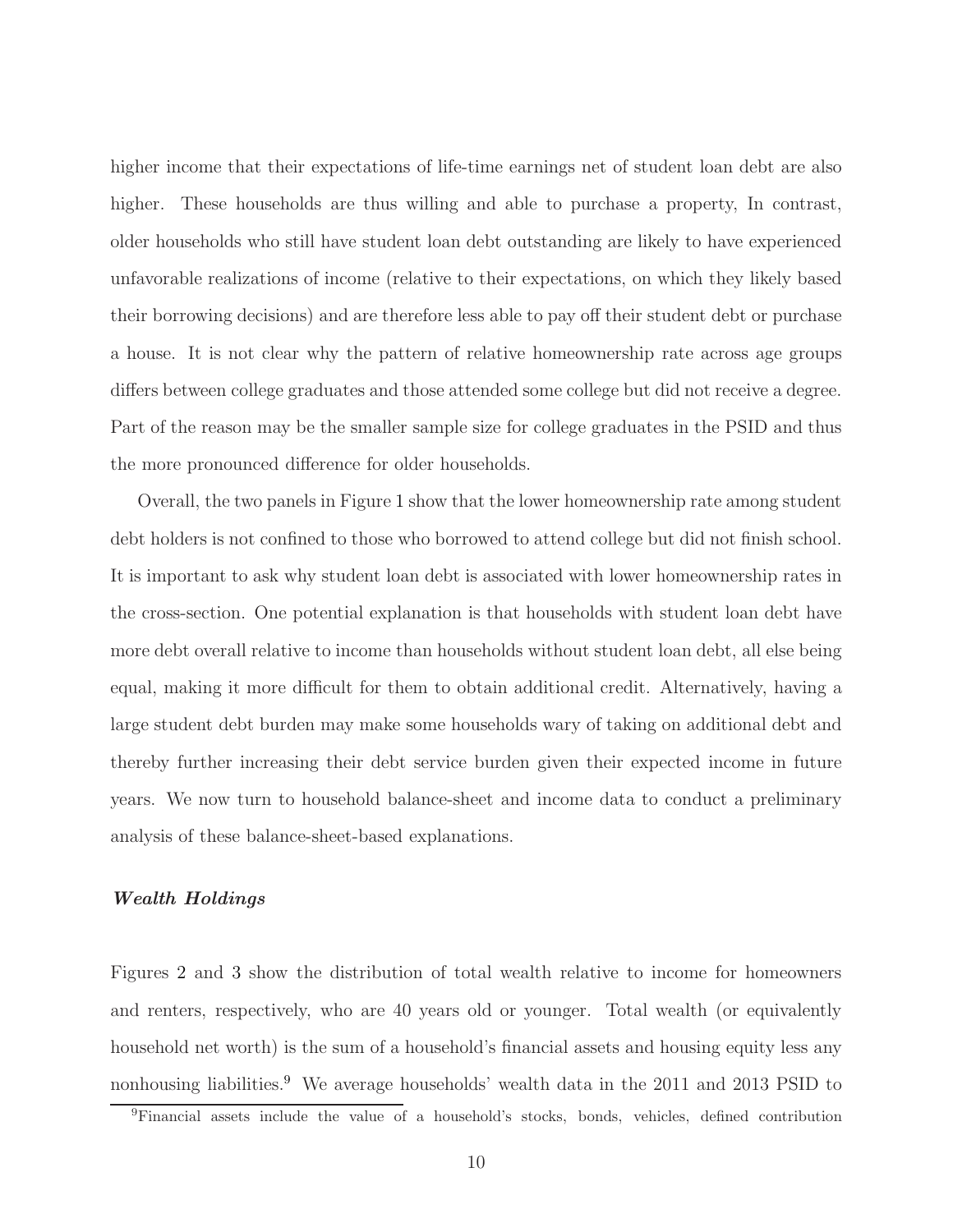obtain a smoothed measure of their holdings. Total (family) income data come from the 2011 wave.<sup>10</sup> Households are further divided based on whether or not they had student loan debt in 2011, and again the sample is restricted to those households where at least one member (head or spouse) has attended at least some college.

The distribution of total wealth relative to income (WY) for those households with student debt has a substantially lower mean than, and in fact lies mostly to the left of, the WY distribution for households without student debt (see Figure [2\)](#page-25-1). This is true for both homeowners (left panel) and renters (right panel). Figure [3](#page-26-0) shows that the distributions of total wealth relative to income are more closely aligned between households with and without student debt when wealth is computed without netting out student debt liabilities. This is especially the case for renters (right panel), where wealth holdings for households with student debt and households without student debt are quite similar. This finding suggests that renters with student debt have lower wealth simply because of their student loan liabilities and not because of their inability (or lack of desire) to accumulate financial assets or increase their debt burden outside of student loans.

By comparison, a high percentage of homeowners with student debt have lower levels of total wealth relative to income than homeowners without student debt even without netting out their student debt liabilities. One plausible explanation for this discrepancy is that homeowners with student debt may not have been able to accumulate other assets as fast as homeowners without student debt because of their higher debt servicing costs. Given the wealth distributions for renters, however, it does not appear that student loan debt alone hinders household's asset accumulation relative to income, unless there is something fundamentally different about homeowners and renters who carry student debt.

<sup>(</sup>IRA/401k) retirement accounts, business and/or farm, other real estate, and saving and other cash accounts. Housing equity is the value of one's home less any outstanding mortgage debt.

<sup>&</sup>lt;sup>10</sup>Income data are not yet available in the 2013 PSID wave. Note as well that income is measured over the year prior to the PSID survey (for example, 2010 for the 2011 survey), while wealth is recorded in the PSID at the time a household is interviewed.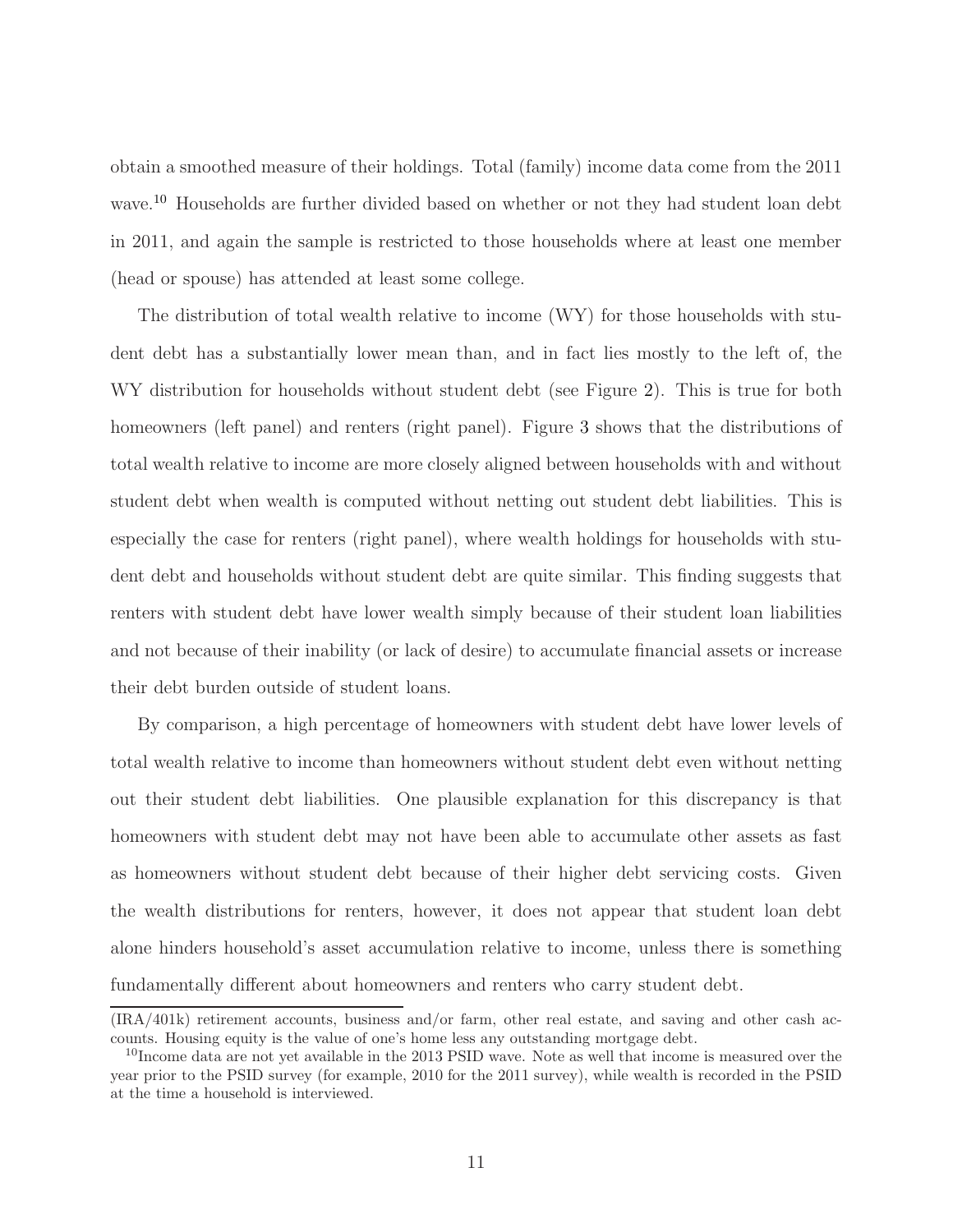Tables [2](#page-28-0) and [3](#page-28-1) list key points in the distribution of total wealth holdings for households with and without student debt.<sup>11</sup> Table [3](#page-28-1) confirms that the distribution of total wealth without netting out student loan liabilities (WOD) is similar for renters with and without student debt—especially in the bottom half of the distribution. Indeed, WOD holdings at the 25th and 50th percentiles are slightly higher for renters with student debt than for those without student debt, whereas renters with no student debt have greater wealth in the upper end of the WOD distribution. When student loan balances are netted against assets, however, total wealth is much lower for renters with student debt than for renters without student debt across the wealth distribution (see Table [2\)](#page-28-0).

In addition, the amount of wealth held by homeowners with student debt is substantially lower than the amount of wealth held by homeowners without any student loan balances whether or not wealth holdings are calculated net of student loan liabilities (see Tables [2](#page-28-0)) and [3\)](#page-28-1). These divergent wealth patterns between owners and renters continue to hold when wealth holdings are normalized by income (see Tables [A.2](#page-34-1) and [A.3](#page-35-0) in the appendix). In short, there appear to be systematic differences in wealth holdings for homeowners with outstanding student loan liabilities regardless of their income.

Tables [4](#page-29-0) and [5](#page-29-1) examine more disaggregated asset holdings for households with and without student loan debt. Table [4](#page-29-0) shows that the wealth disparity for homeowners 40 years old and younger with and without student loans persists even in terms of financial wealth (wealth excluding housing equity). This result holds whether or not student loan debt is netted out in the calculation of financial wealth. The lower pace of wealth accumulation in general—both total and financial—by households with student debt may reflect these households' greater debt service burden due to their student loan debt in addition to their mortgage debt.

In addition, cash holdings (assets held in checking and saving accounts) are noticeably lower for homeowners with student loan debt than for homeowners without student loan

 $11$ Households with student debt are those households with student debt in 2011 and/or 2013. Households without student debt are households that reported no student loan liabilities in 2011 and 2013.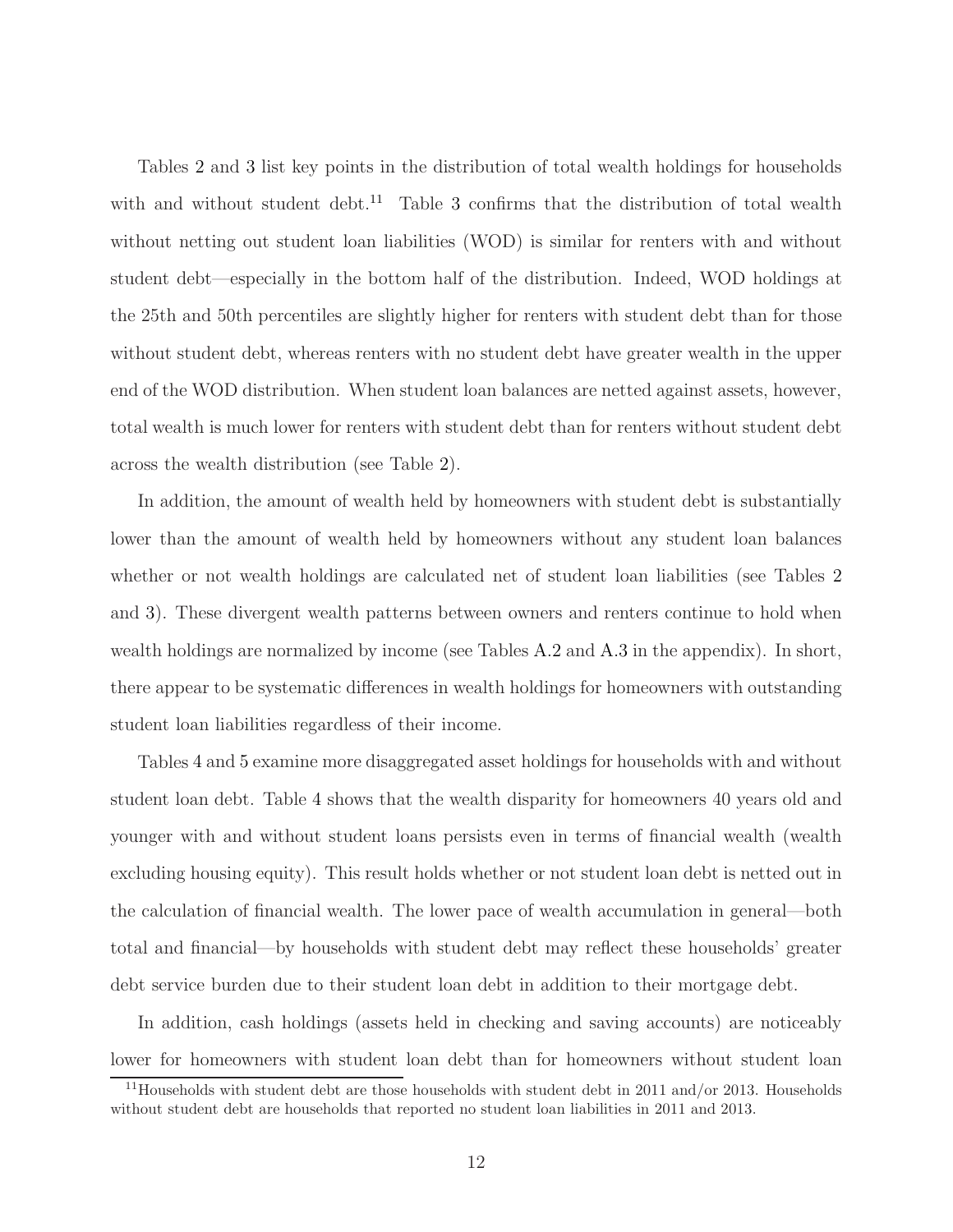debt, while cash holdings for renters with student loan debt are higher than cash holdings for renters without student loan debt (see Table [5\)](#page-29-1). This divergent pattern in cash holdings between homeowners and renters with student loan debt is broadly consistent with the idea that homeowners with student loan debt have not been able to keep as much of their income in liquid assets as homeowners without student loan liabilities. The fact that renters with student debt have greater cash holdings than renters without student debt could indicate that the former have better-paying jobs than their student-debt-free counterparts (due perhaps to their more expensive education that was financed with borrowing) and are thus able to save more of their income. Table [7](#page-30-0) shows that renters with student debt indeed have higher pre-tax income than renters without student debt. Renters with student debt could also be stockpiling greater amounts of liquid assets than renters without student loan debt in order to meet the downpayment requirements for a future home purchase.

These finer distinctions notwithstanding, the question remains why in the cross section student debt liabilities are associated with substantially lower wealth holdings among homeowners. Do the explanations go beyond debt servicing costs, for both housing and student loan debt, which limit these households' ability to save? Is it possible that individuals who had to borrow to attend college and possibly graduate schools are less well endowed either in aptitude or family background than their student-debt-free peers? Are these borrowers at a disadvantage in terms of life-time earnings and hence wealth holdings as well as homeownership? Fully answering these questions is beyond the scope of this policy brief and our available data. Nevertheless, we explore a few possible explanations below.

First, we explore why homeowners with student loan debt also have higher balances of other forms of liabilities, such as credit card debt or loans from relatives. One reason these homeowners may have larger balances of overall nonhousing debt is that, after making payments on their mortgages, and housing-related expenses, they have to borrow more to cover their nonhousing expenses given where they are (40 years of age and younger) in their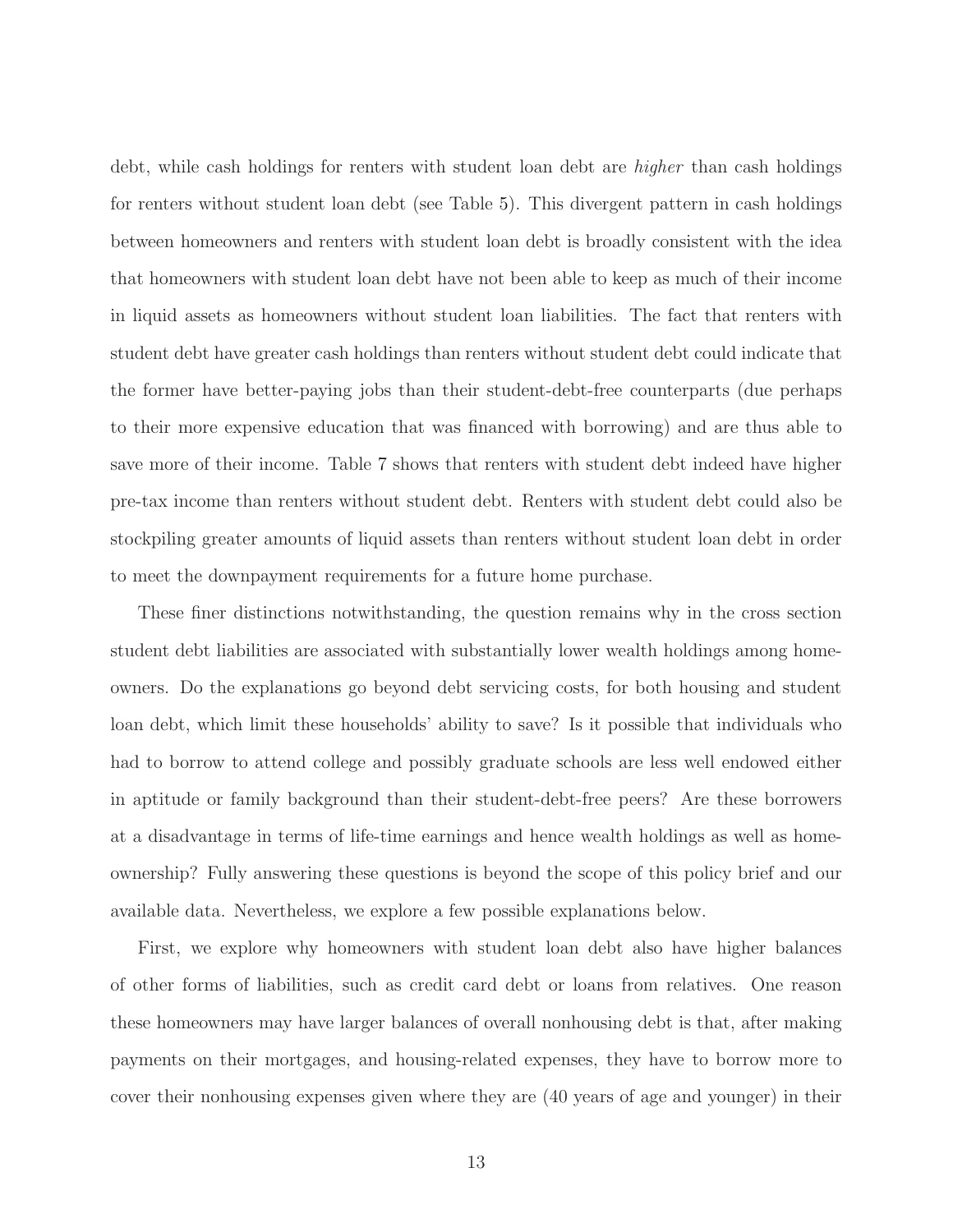lifetime earnings cycle. Another reason homeowners with student loan debt may borrow more in general is as part of an optimal life-cycle allocation: they may have higher expected future income but lower current income than homeowners without student loan debt.

Unfortunately, we do not have enough information to estimate households' expectations of future income. Instead, we compare the distribution of current (2010) family income and other (noncollateralized) debt holdings, respectively, for homeowners (and renters) who are 40 years old and younger. The results, reported in Tables [6](#page-30-1) and [7,](#page-30-0) confirm that other debt outstanding is somewhat higher for households with student loan debt than for other households, but the distribution of current income for homeowners is overall very similar between the two groups. These findings are inconsistent with households with student loan debt having lower current income than households without student loan debt, even though they do not rule out the possibility that the former group may expect to earn higher income in the future than the latter group. The results are at least suggestive, however, that homeowners with student loan debt may have accumulated greater overall debt balances than homeowners without student loan liabilities because they need to borrow more to finance nonhousing expenditures. Indeed, individuals and households with student loan debt have greater difficulty than others in obtaining nonhousing credit.

We next turn to regression analysis to better control for a host of additional characteristics that may differ systematically between homeowners with student loan debt and homeowners without student loan debt. For instance, homeowners without student loan debt may work in relatively better-paying industries or occupations and/or live in areas where housing is relatively more affordable. Also, those with student loan debt may be younger, on average, within the group of homeowners 40 years old and younger in our sample, and thus have had less time to accumulate wealth. Table [8](#page-31-0) reports coefficient estimates from regressions that examine the conditional impact of student loan debt on WID for homeowners. Among other things, the regressions control for the age of the household head, the head's industry and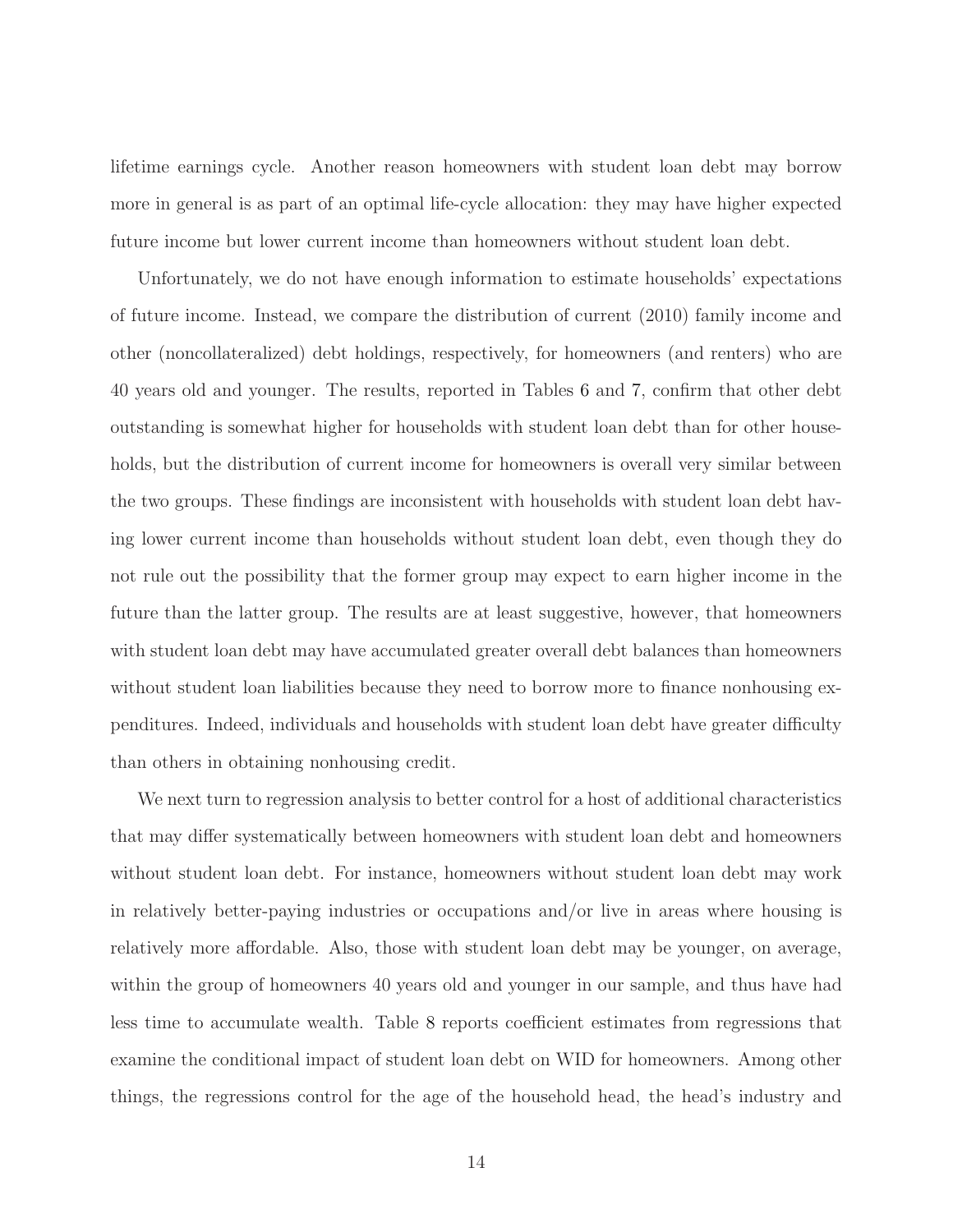occupation, whether he/she is married, the number of kids he/she has (if any), and location (state) fixed effects.<sup>12</sup> The sample is restricted to homeowners 40 years old and younger, where the household head (or spouse) has at least some college experience.

The first two columns of the table control for whether or not a household has any student loan debt, while the last two columns control for the amount of student debt (if any) on the household's balance sheet. Columns (1) and (3) examine the impact of student loan debt on the log level of total wealth, while columns (2) and (4) examine the effect of student loan debt on household wealth relative to income.<sup>13</sup> The results in Table [8](#page-31-0) confirm that, even conditional on other factors, homeowners with student loan debt have less wealth than homeowners without student loan debt. More specifically, the wealth of homeowners with student loan debt is considerably lower—roughly 0.9 log point lower—than the wealth of homeowners without student debt. These estimates capture the entirety of the effect of switching from not having student debt to having student debt on household wealth. The results in column (3) provide a better sense of the magnitude of the student debt effect by showing that a household's dollar amount of student loan debt (in logs) affects its wealth, all else equal. In particular, we estimate that 10 percent higher student loan debt is associated with 0.9 percent lower total wealth holdings (without netting out student loan liabilities) for homeowners.

Consistent with the previous literature on socio-economic inequality in the United States, African Americans and Hispanics have substantially less wealth than Caucasians. This negative effect is largely reversed, however, among those minority homeowners with student loan debt outstanding. This result likely reflects the fact that, among minorities, those who

$$
w_{it} = log\left[w_{it} + (w_{it} + 1)^{\frac{1}{2}}\right]
$$

<sup>12</sup>We include a cubic term in the regressions for the age of the household head.

<sup>&</sup>lt;sup>13</sup>In order to avoid losing zero wealth observations we transform wealth using the inverse hyperbolic sine function following the approach in [Dynan](#page-24-6) [\(2012\)](#page-24-6). In particular,

where  $w_{it}$  is household wealth. According to Dynan (2012), this transformed variable can be interpreted the same way as a logarithmic variable, and thus we refer to it as "log wealth" for simplicity in our discussions.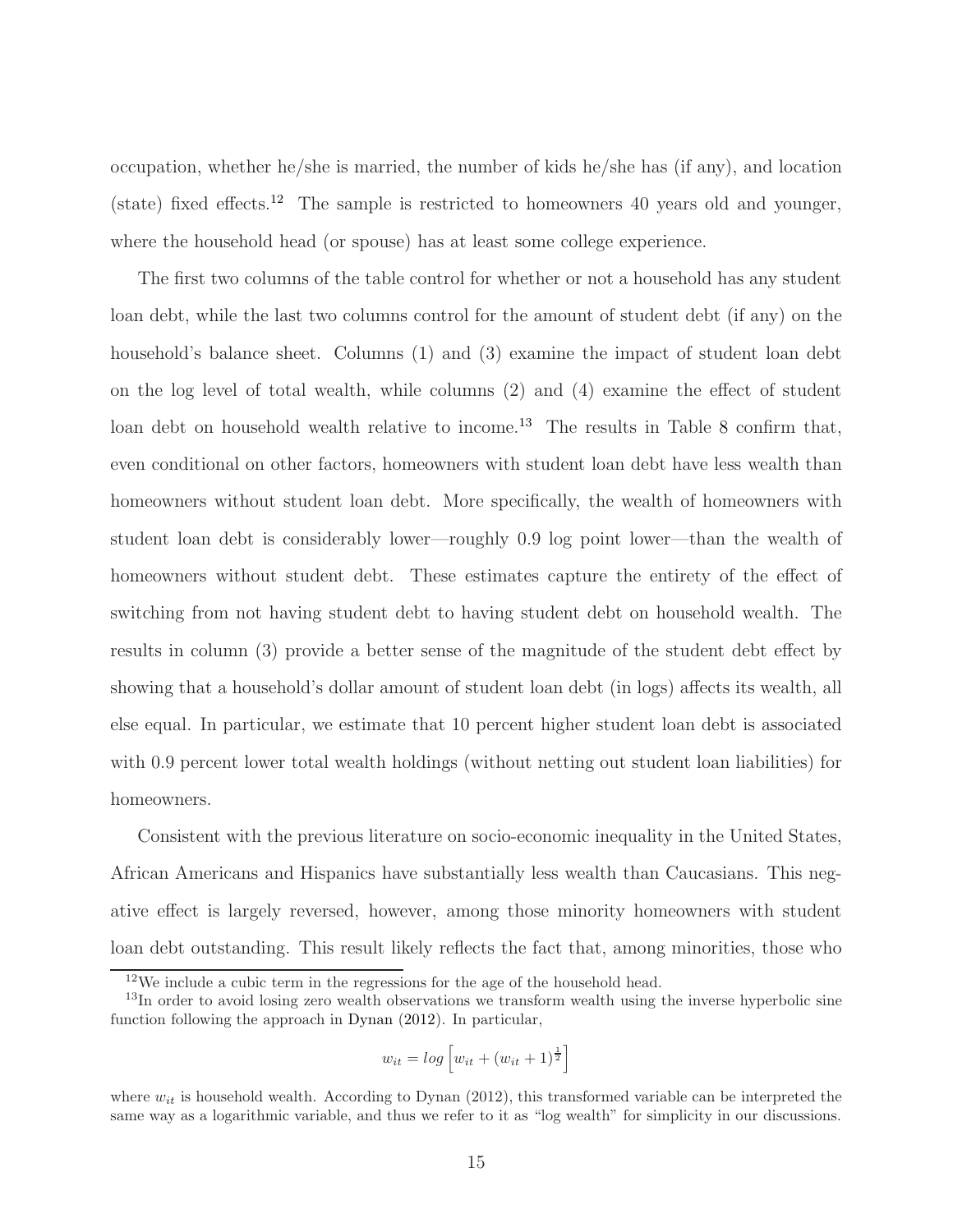pursued higher education—even if they had to borrow to do so—likely have greater earning power and can accumulate more assets while they are young than minorities who did not attend college. The coefficients in columns (1) and (3) also indicate that students who completed college have higher wealth holdings than those who dropped out of college, but this advantage is diminished if a homeowner who completed college has student loan debt. The estimates using households' wealth-to-income ratios as the dependent variable (see columns 2 and 4) tell a qualitatively similar story. Quantitatively, the direct effects of student loan debt on total wealth holdings are larger but lack precision. Restricting the sample to households where the head (or spouse) has at least completed college also tell a similar story (See Appendix Table [A.4\)](#page-36-0). The estimated effects of student debt on wealth holdings are (not surprisingly) larger since this group of households spent more time in post-secondary education and thus likely had a greater need to borrow to pay for their schooling. Moreover, as a result of more years in school, these homeowners had fewer working years to earn income.

We cannot yet say that student loan debt causes lower asset accumulation among homeowners 40 years old and younger with at least some college education. However, the data do indicate that there is at least a strong negative correlation in the cross section between student loan debt and total wealth accumulation (net of student loan liabilities) among homeowners.

#### Impact of Student Debt on Homeownership (NELS88)

The final set of results uses data from the NELS88 to re-examine the relationship between student loan debt and future homeownership. As noted earlier, these data allow us to precisely control for whether an individual has ever borrowed to attend college as well as to control for an individual's ability and educational and family characteristics. The period covered by the data enables us to examine the relationship between student debt and homeownership prior to the large run-up in aggregate student loan liabilities starting in the 2000s.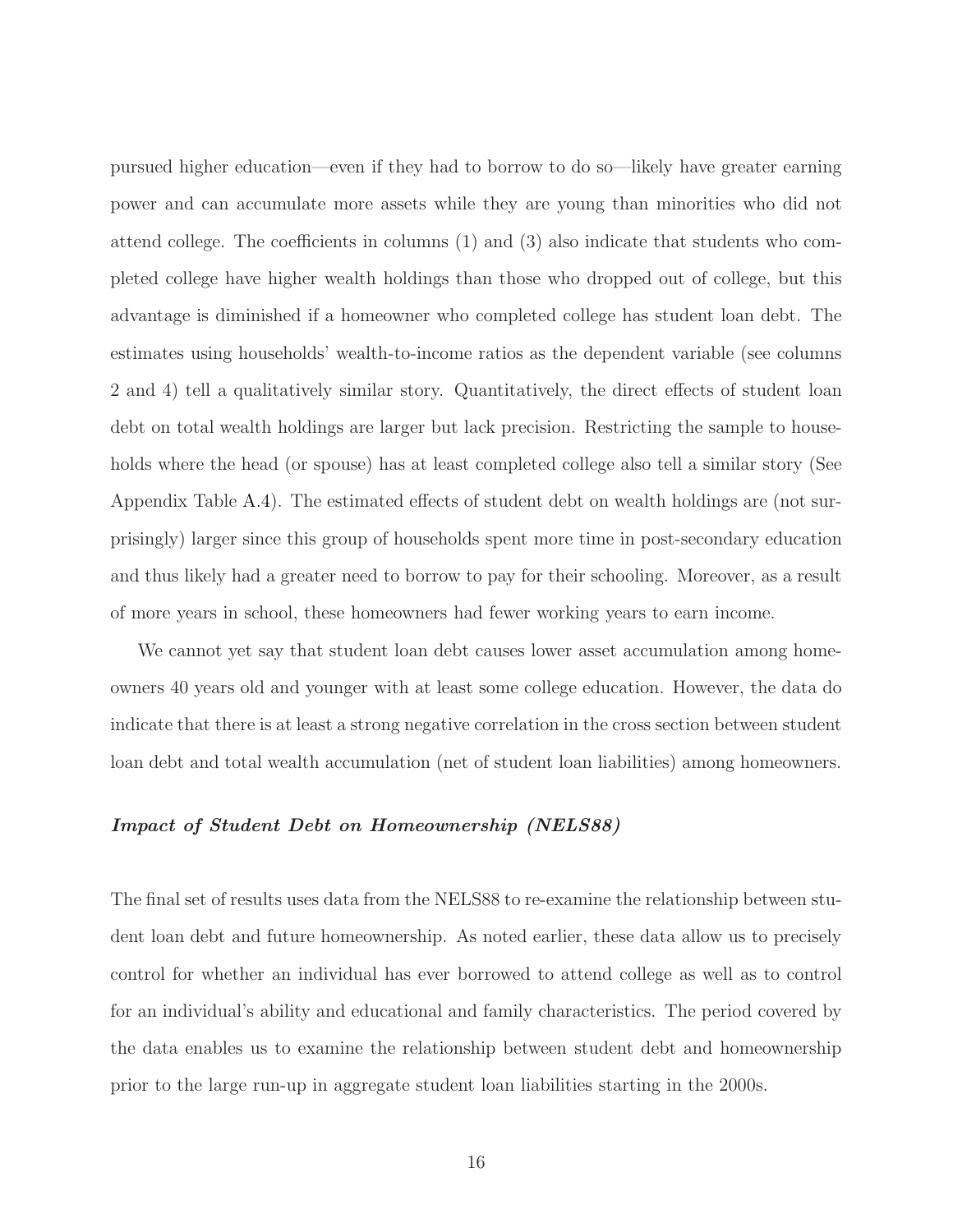Table [A.5](#page-37-0) in the appendix shows summary statistics for our sample of individuals with at least some college experience compared with the full NELS88 sample in 2000. Aside from the education restriction necessary for our analysis, the two samples are quite similar along other dimensions. The homeownership rate and percentage of individuals who are married is slightly higher in our sample—a finding that is not surprising given that we have a more educated group of individuals. Overall, the evidence suggests that our restricted sample is representative of the overall (representative) NELS88 data outside of educational attainment.

We analyze the relationship between homeownership and student debt using a linear probability model. Specifically, we regress an individual's housing tenure status in 2000 (being a homeowner or not) on whether he/she had student loan debt or not as of 2000 and a number of controls.<sup>14</sup> As robustness tests, we also consider whether the dollar amount of an individual's student debt, or student debt liabilities relative to income, impacts the probability of being a homeowner. One relevant control variable is the number of years since an individual finished school. Even though everyone in the NELS88 was in eighth grade in 1988, not everyone who went to college started at the same time, or dropped out or graduated at the same time. In fact, some individuals in the sample were still in college or graduate school as of 2000.

We expect the number of years since leaving school to be negatively correlated with the homeownership rate while perhaps positively correlated with the amount of student loan debt. The more recently an individual finished school, the less likely he/she is to have worked and settled down to the point of purchasing a home, regardless of his/her student debt liabilities. At the same time, the more time an individual spent in post-secondary education (which translates into fewer years since school in our sample), the more he/she likely needed to borrow to finance his/her education. On the other hand, it is possible that some individuals spent a longer time in college because they had to work part of the time to help pay for their

<sup>&</sup>lt;sup>14</sup>Logit estimates yield similar results. We focus on the linear probability estimates for ease of presentation and discussion.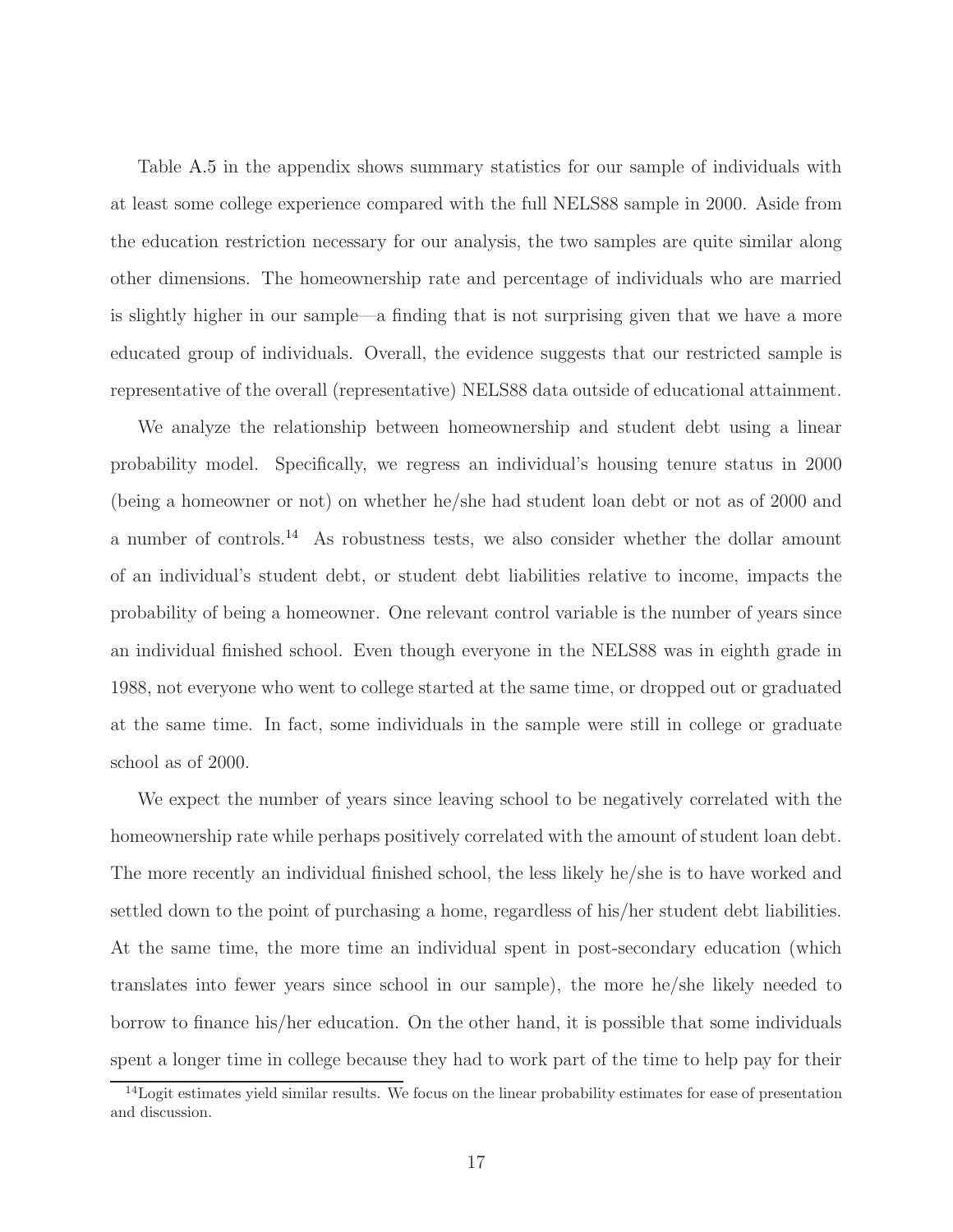education, and thus borrowed less than they would have otherwise.

We divide individuals into three "years since school" bins: 0-to-1 years, 2-to-4 years, and 5-to-8 years, and interact these bins with student debt holdings as well (0-to-1 years since is the excluded category).<sup>15</sup> The interaction terms capture whether there is a differential effect of student debt on homeownership based on the number of years since an individual finished (left) school. In particular, someone who has been out of school a short period of time and who has student loan debt may be particularly less likely to be a homeowner. We also control for an individual's ability, which is likely correlated with his/her schooling choices and potentially homeownership, using a combined reading and math (standardized) test score based on aptitude tests administered as part of the NELS88 survey.<sup>16</sup> In addition, we include a (continuous) measure of the urbanicity of the zipcode that an individual lived in when the survey began in 1988, based on data from the 1990 U.S. Census.<sup>17</sup> Including this measure helps account for the fact that the type of location where an individual grew up may impact his/her educational opportunities as well as his/her propensity to be a homeowner or renter.

We also include an indicator for whether an individual worked in 1997 or 1998 yet was still enrolled in a post-secondary institution in 2000. This variable helps to capture individuals who returned to school after working and individuals who were attending school and working at the same time. These individuals may be quite different from those who reported being enrolled in school in 2000 as well as throughout the sample years. Other control variables include: an individual's education level (some college [the excluded category], associate's

<sup>15</sup>Roughly 30 percent of the sample had been out of school 0-to-1 years, 30 percent had been out 2-to-4 years, and about 40 percent had been out 5-to-8 years.

<sup>&</sup>lt;sup>16</sup>The combined reading and math test score variable is a so-called t-score provided by the NELS88 as a continuous measure of an individual's cognitive ability. It is an equal-weighted average of the standardized reading and math scores that is then re-standardized within a given year to have a mean of 50 and a standard deviation of 10. In this analysis, the t-score from 1992 was used.

<sup>&</sup>lt;sup>17</sup>We do not have direct data on whether an individual grew up in a rural or an urban area. Even if we had such a direct measure, it would ignore the fact that there is likely a gradation in the degree to which a location is urban or rural. The urbanicity of a zip code is calculated as the share of people living in urban areas within a zipcode.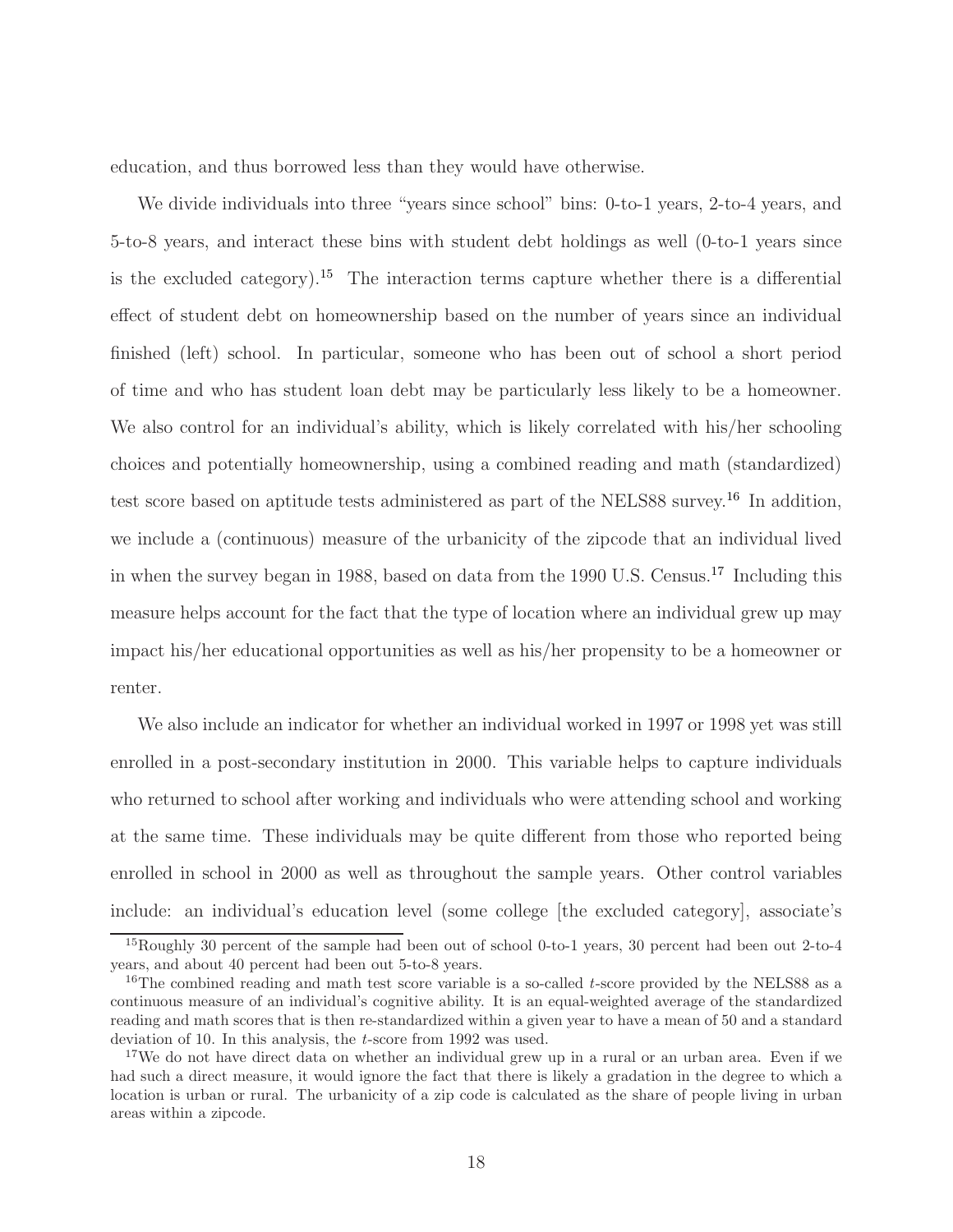degree, four-year degree, four-year degree but still in school), <sup>18</sup> race, gender, family income in 1987, parents' education, the occupation and industry of the individual's first job, his/her college major,<sup>19</sup> and location (state) fixed effects, based on where he/she lived in 2000.

Table [9](#page-32-0) shows our baseline estimates of the impact of student loan debt on homeownership using the NELS88 data. The regression reported in column 1 only includes the student debt indicator, controls for the number of years since the individual was in school, and state fixed effects.<sup>20</sup> Note that the sample for these regressions is restricted to individuals who attended at least some college. The estimates in column (1) show that individuals out of school 5-to-8 years are almost 11 percentage points more likely to own a home than individuals out only 0-to-1 years. Individuals out of school longer likely had more time to work and decide where to settle, as well as accumulate the necessary savings to purchase a home. The presence of student debt has a negative impact on homeownership of similar magnitude to being out of school 5-to-8 years. Specifically, individuals with student loan debt are 12 percentage points less likely to own a home than those without student loan debt. This effect is quite meaningful economically given that the homeownership rate for the sample is about 35 percent.

Interestingly, the relationship between student loan debt and homeownership is relatively invariant to the length of time someone has been out of school—the interaction effects are positive but imprecisely estimated. One might have expected that the debt effect would diminish with an individual's number of years since school, as he/she has had time to repay some student debt. If anything, the effect of student loan debt on homeownership is weaker for someone out of school 2-to-4 years than for someone out 5-to-8 years, although these differences are insignificant. It may be the case that we do not observe differential effects of student loan debt based on the number of years since school because individuals in our

<sup>18</sup>We assume that someone who has finished college but is still in school is likely still accruing student debt.

<sup>&</sup>lt;sup>19</sup>This control variable restricts the sample to those individuals who report their college major.

<sup>&</sup>lt;sup>20</sup>The excluded category is individuals either currently in school or who report they have been out of school up to one year.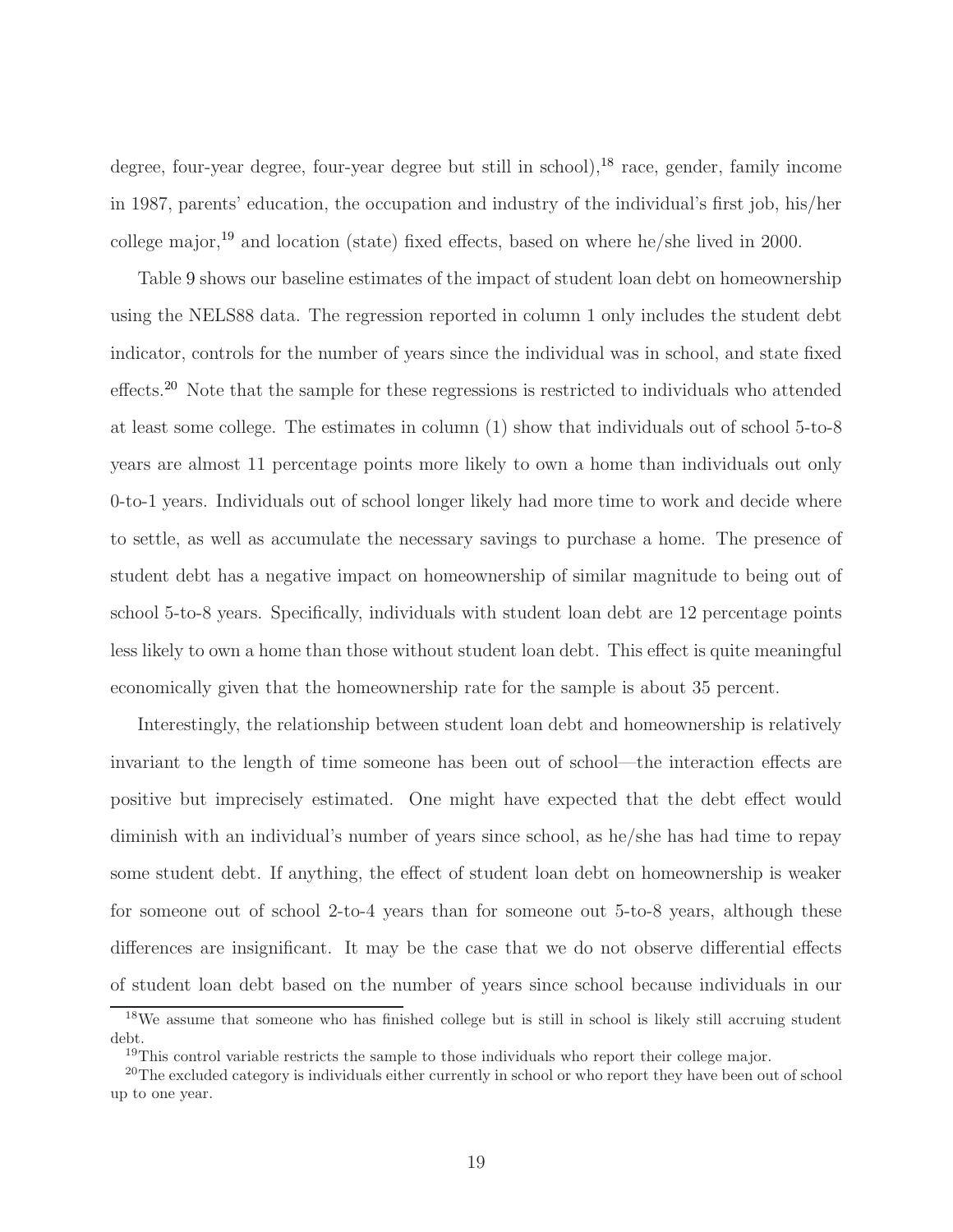sample have been out of school for a limited number of years overall.

The remaining columns of Table [9](#page-32-0) show that the effect of student loan debt on homeownership remains fairly constant when we add an increasing number of controls. The final column (column 5) includes not only controls for an individual's industry, occupation, education level, and parents' education, but also controls for the individual's college major (if any).<sup>21</sup> An individual's college major may help to capture his/her future earnings expectations beyond what is controlled for by the individual's current industry and/or occupation.<sup>22</sup> For instance, an individual could be in a temporary job and hence temporary occupation/industry until he/she is able to find a position more consistent with his/her training (major) and/or career goals. Future earnings expectations are likely a relevant part of one's homeownership decision; however, neither the industry and occupation controls nor the college major controls have much effect on the estimated relationship between student loan debt and homeownership.

The remaining analysis focuses on results using the full set of controls, including an individual's college major. As in Table [9,](#page-32-0) however, our estimated effect of student loan debt is robust to the set of controls. Table [10](#page-33-0) shows results using alternative measures of student loan debt. For simplicity, only estimates for the main variables of interest are reported.<sup>23</sup> Column 1 shows results using an individual's (log) amount of student loan debt (if any). Again, there is a negative and precisely estimated relationship between homeownership and student loan debt that does not vary much based on the number of years an individual has been out of school. The estimates suggest that 10 percent higher student loan debt relative

 $21$ We recognize that there may be aspects of parental influence, such as the attitude toward homeownership, that is not fully captured by parents' education or income. But there is no obvious reason to suspect that these are correlated with student debt.

<sup>&</sup>lt;sup>22</sup>The categories we use for college major are: Category 1: math and sciences; Category 2: language, literature, philosophy, religion, and ethnic studies; Category 3: accounting, finance, business, and marketing; Category 4: tech/computer-related, programming, and engineering; Category 5: education; Category 6: health-related; Category 7: home economics, secretarial, consumer service; Category 8: law; Category 9: liberal studies; Category 10: protective services, social work; Category 11: social sciences, communications; Category 12: construction, mechanics, precision production, and transportation; Category 13: art and architecture.

<sup>23</sup>A full set of results is available upon request.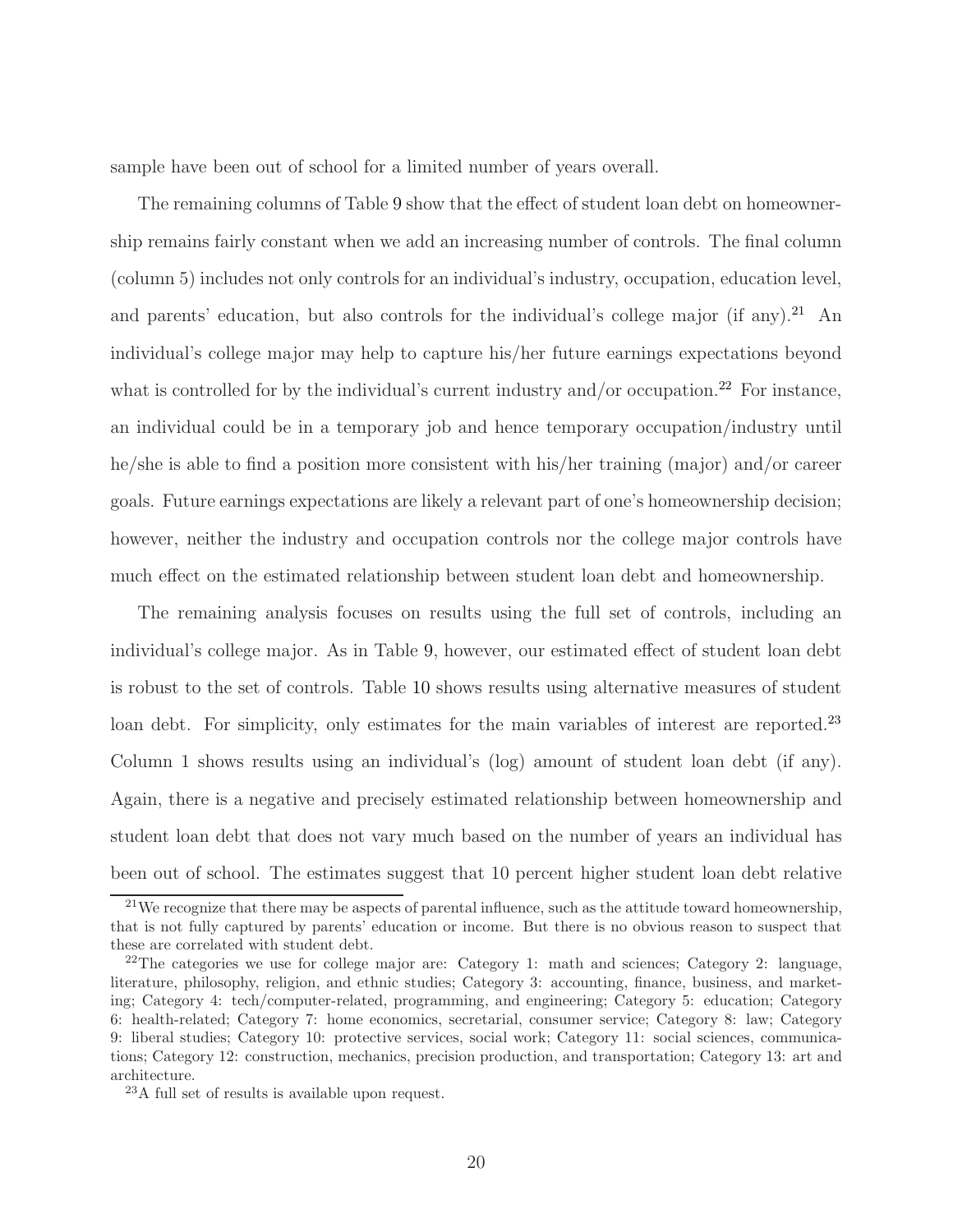to the mean leads to a 0.1 percentage point lower likelihood of homeownership.

It is possible, however, that what really matters for homeownership is not the absolute amount of an individual's outstanding student loan debt but rather his/her student loan debt relative to his/her current income. This ratio is perhaps a better proxy for the burden of an individual's debt relative to his/her current cash flow (that is, the debt service ratio). Individuals with a large share of current income going to service their student loan debt may have a more difficult time obtaining a mortgage loan than individuals whose student loan liabilities are relatively small compared with their cash flow. Column 2 in Table [10](#page-33-0) shows estimates using individuals' student debt-relative-to-income (SDY) as the primary explanatory variable. The results show that indeed individuals whose cash flow is particularly burdened by student loan debt are less likely to own a home—especially those individuals who have been out of school 5-to-8 years. This finding contrasts with our earlier results that used other measures of student debt and showed little evidence of a differential effect of student loan debt depending on how long someone had been out of school. One plausible explanation is that the previous regressions did not control for an individual's income directly, and broadbased controls of one's industry, occupation, or even college major are too imprecise to capture the differences across individuals in terms of their debt service capacity.<sup>24</sup>

The results are broadly similar when we restrict the sample to individuals with positive student loan debt only (columns 3 and 4). The impact of (log) student loan debt on homeownership is more than five times larger (in absolute value) given this restriction than with the full sample, but the estimate is imprecise. A 1 percent increase in student loan debt, lowers homeownership by 5.6 percentage points. In addition, the interactions between SDY and years since school are smaller and less precisely estimated (column 4). This lack of precision is not surprising since the sample size dropped a good deal with the positivedebt restriction. Overall, these results reinforce the conclusion that there is a non-negligible

 $^{24}$ The effect captured by our debt service capacity measure may reflect both the individual's own reluctance to take on housing debt (demand effect) and lenders' reluctance to extend credit (supply effect).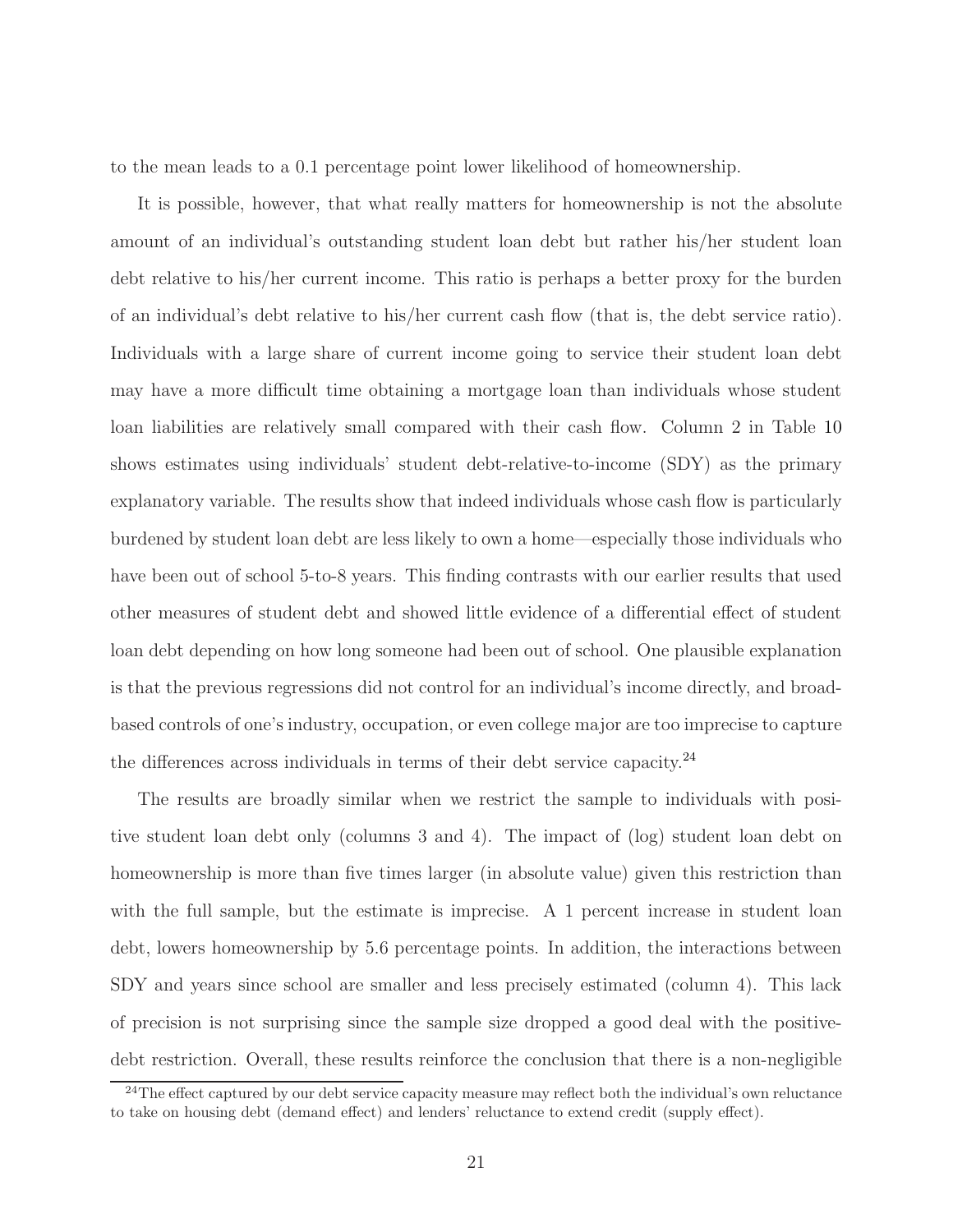negative correlation between student debt balances and homeownership among the NELS88 survey respondents—at least as of 2000 when they were last surveyed.

# 5 Conclusion

This study examines if and how having student loan debt outstanding affects an individual's other economic outcomes. Compared with the existing literature on student debt that mostly uses credit bureau data, this paper employs alternative data that, while smaller in sample size, contains a much richer set of demographic and financial information for individuals in addition to their student debt liabilities. These data allow us to make careful "apples-to-apples" comparisons between individuals with truly comparable attributes, especially whether or not they have at least some college experience.

We find that, in the cross section, having student debt outstanding is associated with a lower rate of homeownership as well as with lower wealth holdings. The negative effect of student loan debt on wealth holdings is more pronounced among homeowners than among renters. These negative correlations are robust to controlling for many observable factors that likely also impact homeownership and wealth accumulation. Household balance-sheet data suggest that the lower wealth accumulation among homeowners with outstanding student debt is likely due to greater expenses for these households rather than to lower income. We cannot, however, yet conclude that student debt causes lower homeownership rates and wealth. A more structural approach along with better data are needed to assess whether there is a causal link.

More broadly, additional research is needed to better understand why student loan liabilities seem to be associated with worse economic outcomes for individuals and households. A plausible explanation is that, among households whose members have attended at least some years of college, those with student debt are more burdened by their debt service costs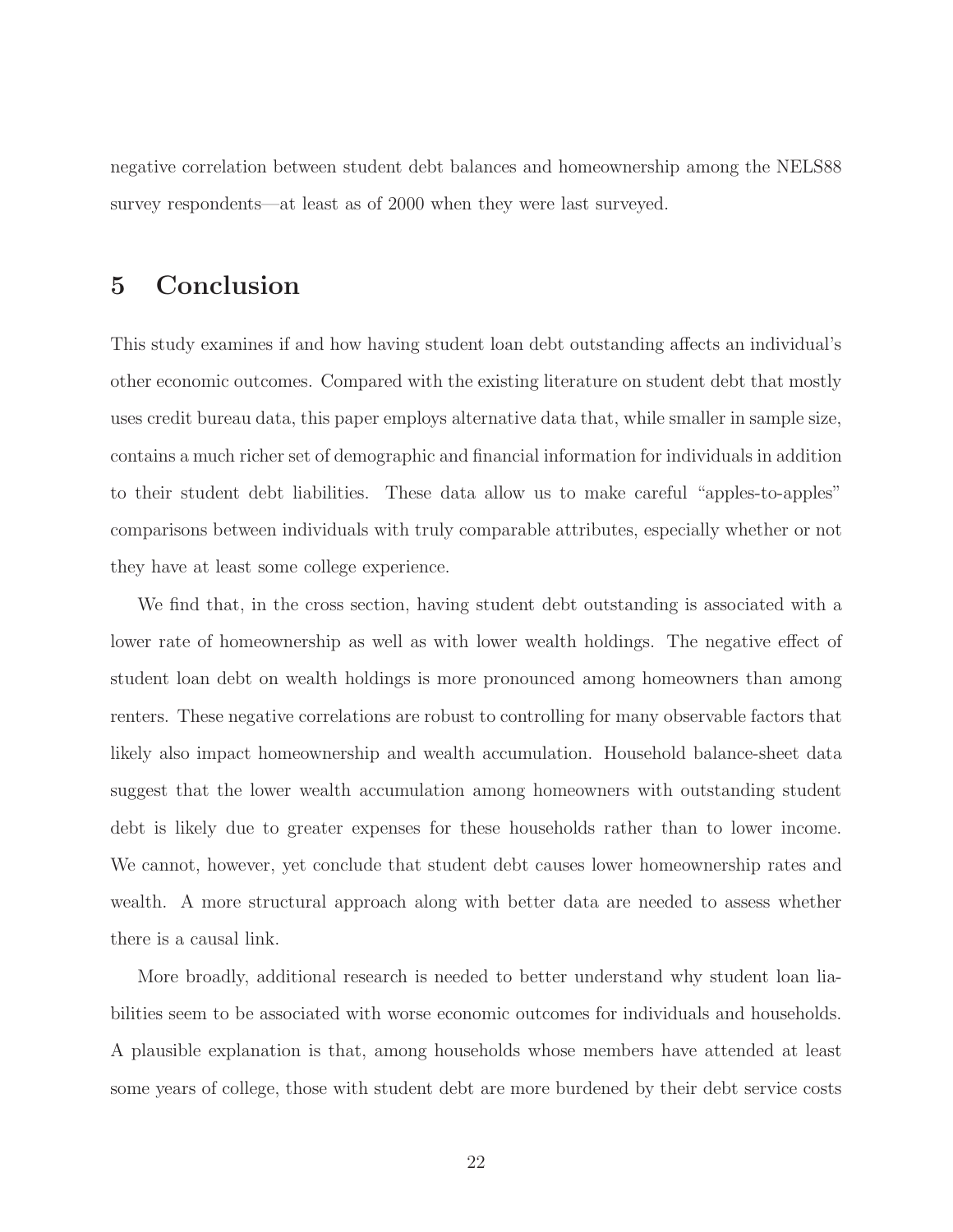than those with no student debt. This greater debt burden limits their ability to save and/or invest. On the other hand, it is also possible that, compared with individuals without outstanding student debt, those who do have a steeper life-cycle earnings profile tend to have lower homeownership rates along with less wealth in their 20s and 30s since they expect to catch up later in life with higher income. Ultimately, what we care about is whether those individuals who have borrowed to attend college would have been better off pursuing less costly alternative forms of education or training after high school. Therefore, much more work is needed to determine whether individuals and households are making optimal decisions in terms of financing their education with student borrowing.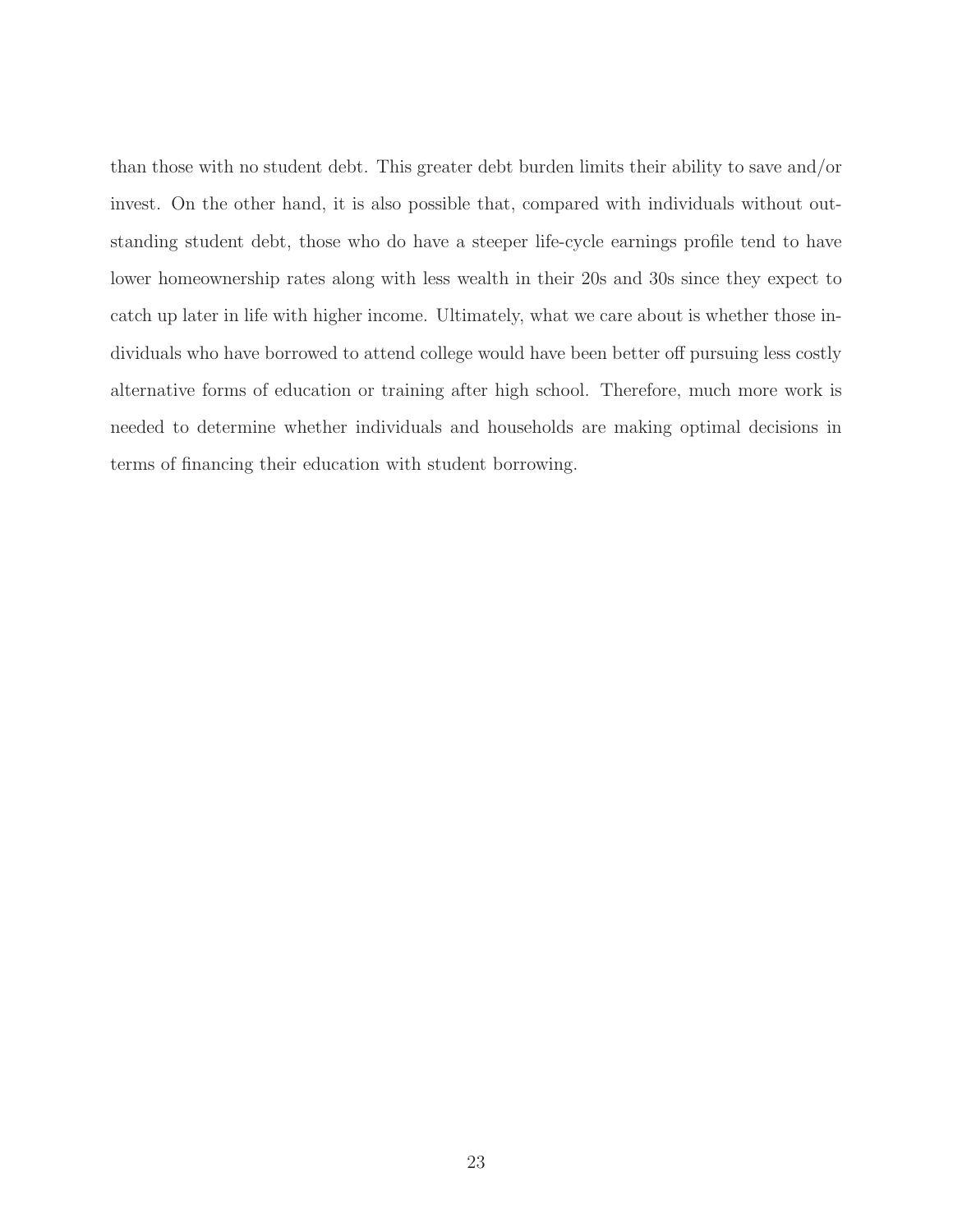### References

- <span id="page-24-4"></span>Brown, Meta, and Sydnee Caldwell. 2013. "Young Student Loan Borrowers Retreat from Housing and Auto Markets." Liberty Street Economics Available at: [http://libertystreeteconomics.newyorkfed.org/2013/04/young-student-loan](http://libertystreeteconomics.newyorkfed.org/2013/04/young-student-loan-borrowers-retreat-from-housing-and-auto-markets.html#.VCr0AhYgubM)[borrowers-retreat-from-housing-and-auto-markets.html#.VCr0AhYgubM](http://libertystreeteconomics.newyorkfed.org/2013/04/young-student-loan-borrowers-retreat-from-housing-and-auto-markets.html#.VCr0AhYgubM) (last accessed  $9/30/2014$ .
- <span id="page-24-0"></span>Brown, Meta, Andrew Haughwout, Donghoon Lee, Maricar Mabutas, and Wilbert van der Klaauw. 2012. "Grading Student Loans." Liberty Street Economics Available at: [http://libertystreeteconomics.newyorkfed.org/2012/03/grading-student-loans.html#.](http://libertystreeteconomics.newyorkfed.org/2012/03/grading-student-loans.html#.VCr1DBYgubM) [VCr1DBYgubM](http://libertystreeteconomics.newyorkfed.org/2012/03/grading-student-loans.html#.VCr1DBYgubM) (last accessed 9/30/2014).
- <span id="page-24-1"></span>Brown, Meta, Andrew Haughwout, Donghoon Lee, Joelle Scally, and Wilbert van der Klaauw. 2014. "Measuring Student Debt and Its Performance." Staff report no. 668. New York, NY: Federal Reserve Bank of New York.
- <span id="page-24-3"></span>Carneiro, Pedro, James J. Heckman, and Edward J. Vytlacil. 2010. "Estimating Marginal Returns to Education." Working paper 16474. Cambridge, MA: National Bureau of Economic Research.
- <span id="page-24-6"></span>Dynan, Karen. 2012. "Is a Household Debt Overhang Holding Back Consumption?" Brookings Papers on Economic Activity Spring.
- <span id="page-24-5"></span>Houle, Jason, and Lawrence Berger. 2014. "Is Student Loan Debt Discouraging Home Buying Among Young Adults?" mimeo. Hanover, NH: Dartmouth College.
- <span id="page-24-2"></span>Ionescu, Felicia. 2012. "The Federal Student Loan Program: Quantitative Implications for College Enrollment and Default Rates." Review of Economic Dynamics 12: 205–231.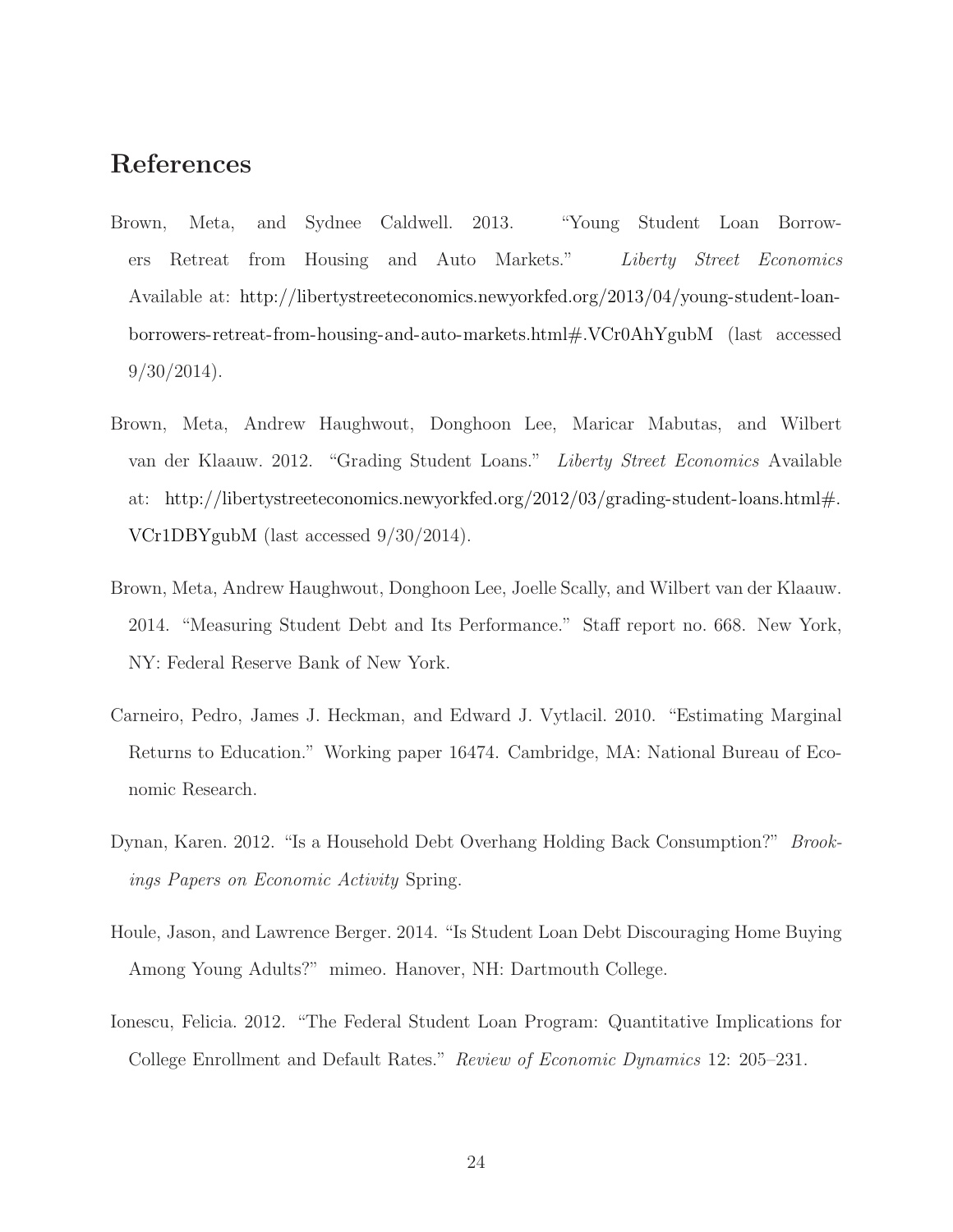

<span id="page-25-0"></span>

Source: New York Fed Consumer Credit Panel / Equifax

Figure 2

<span id="page-25-1"></span>

Source: Panel Study of Income Dynamics, public use dataset.<br>Note: Total Wealth is the average of 2011 and 2013 wealth. The sample is restricted to households<br>where either the head or the spouse has at least some college ex



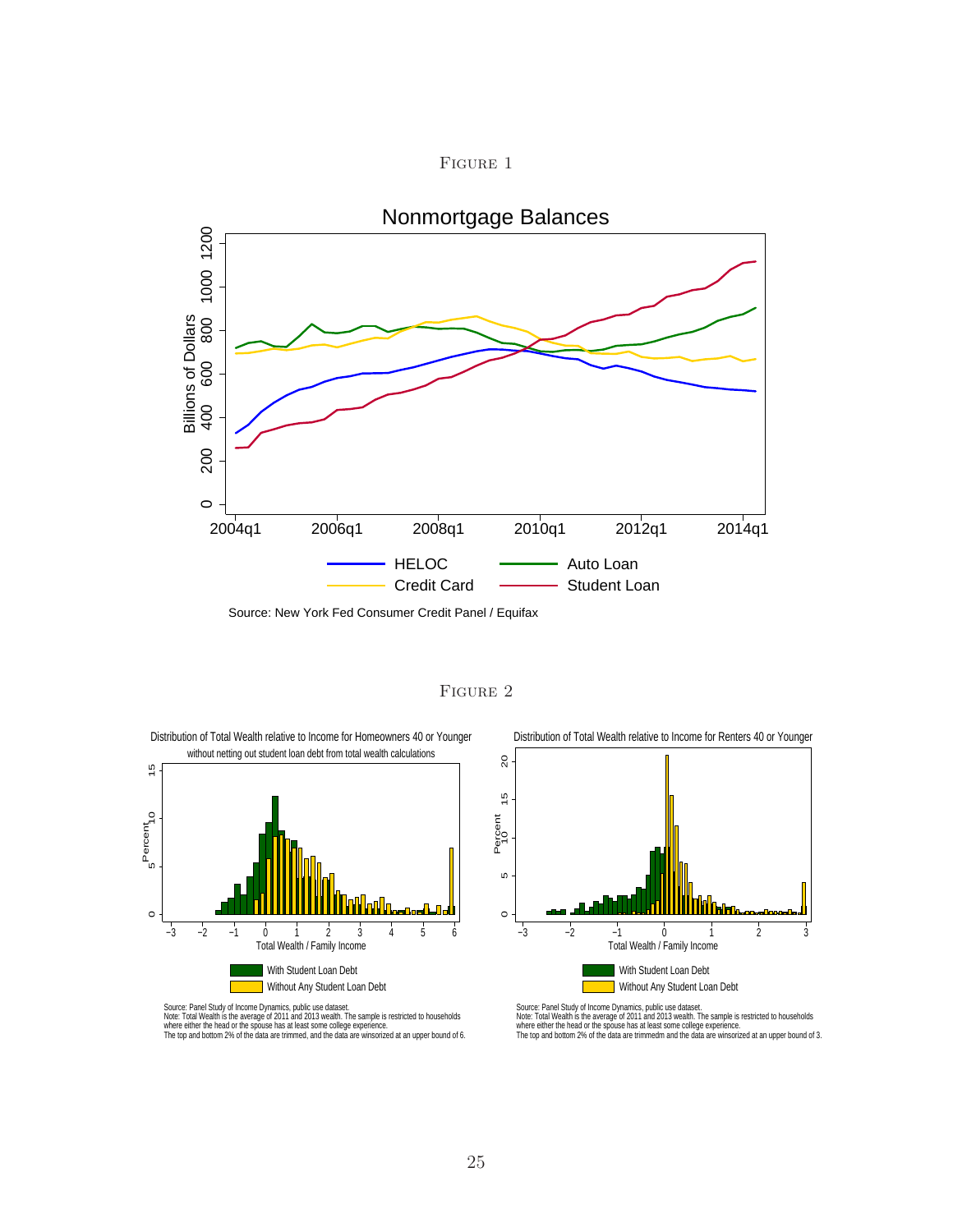

<span id="page-26-0"></span>

Source: Panel Study of Income Dynamics, public use dataset.<br>Note: Total Wealth is the average of 2011 and 2013 wealth. The sample is restricted to households<br>where either the head or the spouse has at least some college ex

without netting out student loan debt from total wealth calculations Distribution of Total Wealth relative to Income for Renters 40 or Younger



Source: Panel Study of Income Dynamics, public use dataset.<br>Note: Total Wealth is the average of 2011 and 2013 wealth. The sample is restricted to households<br>where either the head or the spouse has at least some college ex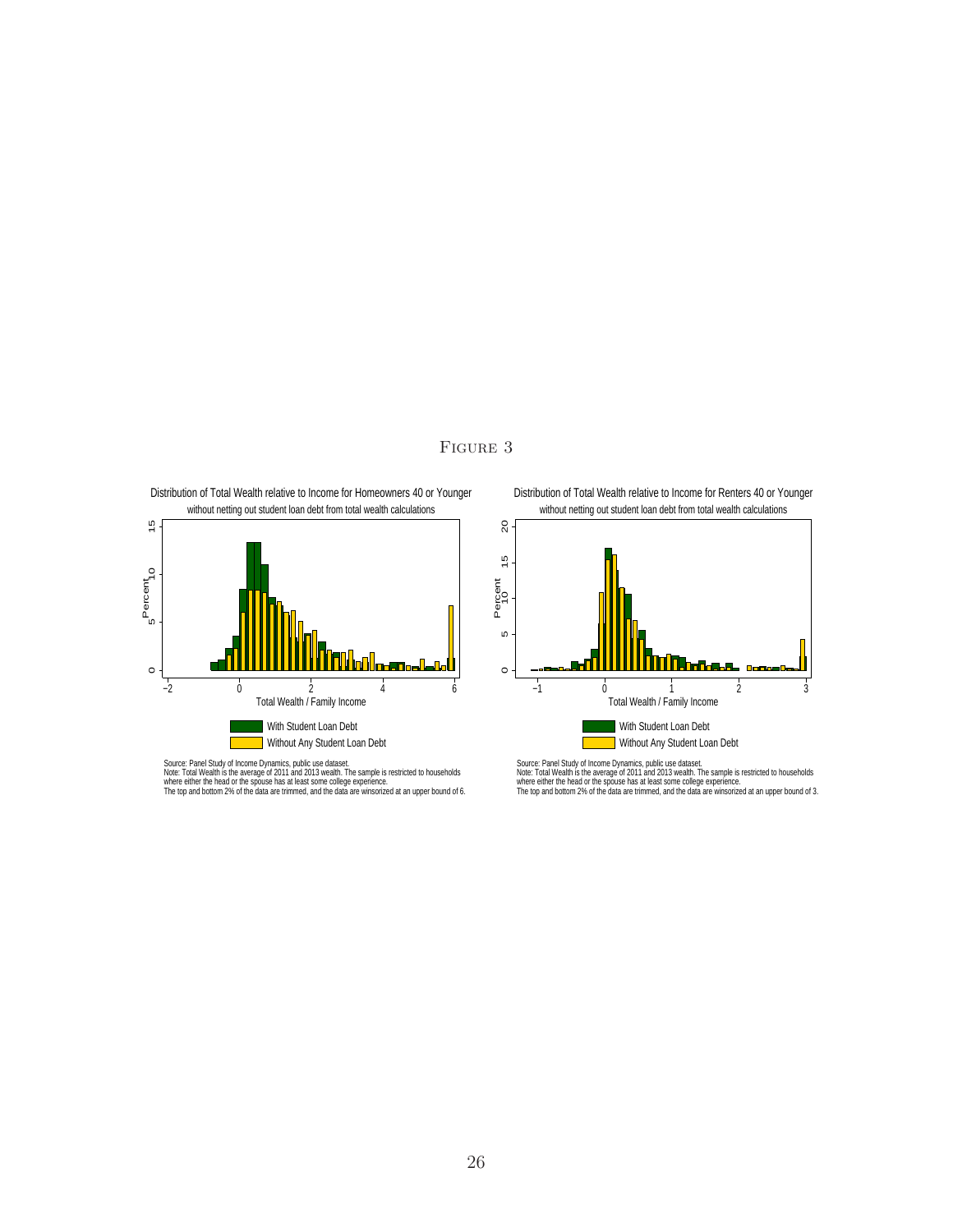<span id="page-27-0"></span>

|                        |                                  | With Student Loan Debt Without Student Loan Debt |  |
|------------------------|----------------------------------|--------------------------------------------------|--|
|                        | At Least Some College Experience |                                                  |  |
| Age 20-24              | $7.9\%$                          | 17.3%                                            |  |
| Age 25-29              | 28.7%                            | 30.7%                                            |  |
| Age 30-34              | $50.3\%$                         | 52.7%                                            |  |
| Age 35-39              | 65.2\%                           | 66.3%                                            |  |
| College Graduates Only |                                  |                                                  |  |
| Age $20-24$            | $8.6\%$                          | $9.1\%$                                          |  |
| Age 25-29              | 32.6%                            | 31.0%                                            |  |
| Age 30-34              | 52.7%                            | 59.9%                                            |  |
| Age 35-39              | 71.9%                            | 78.3%                                            |  |

Table 1: Homeownership Rate by Age Group

Source: Authors' calculations using PSID data. Notes: Data on the presence or absence of student loan debt refer to 2011 and/or 2013. The top portion of the table is restricted to households where the head or spouse (or both) have at least some college experience. The bottom portion of the table is restricted to households where the head or spouse (or both) have a college degree or more.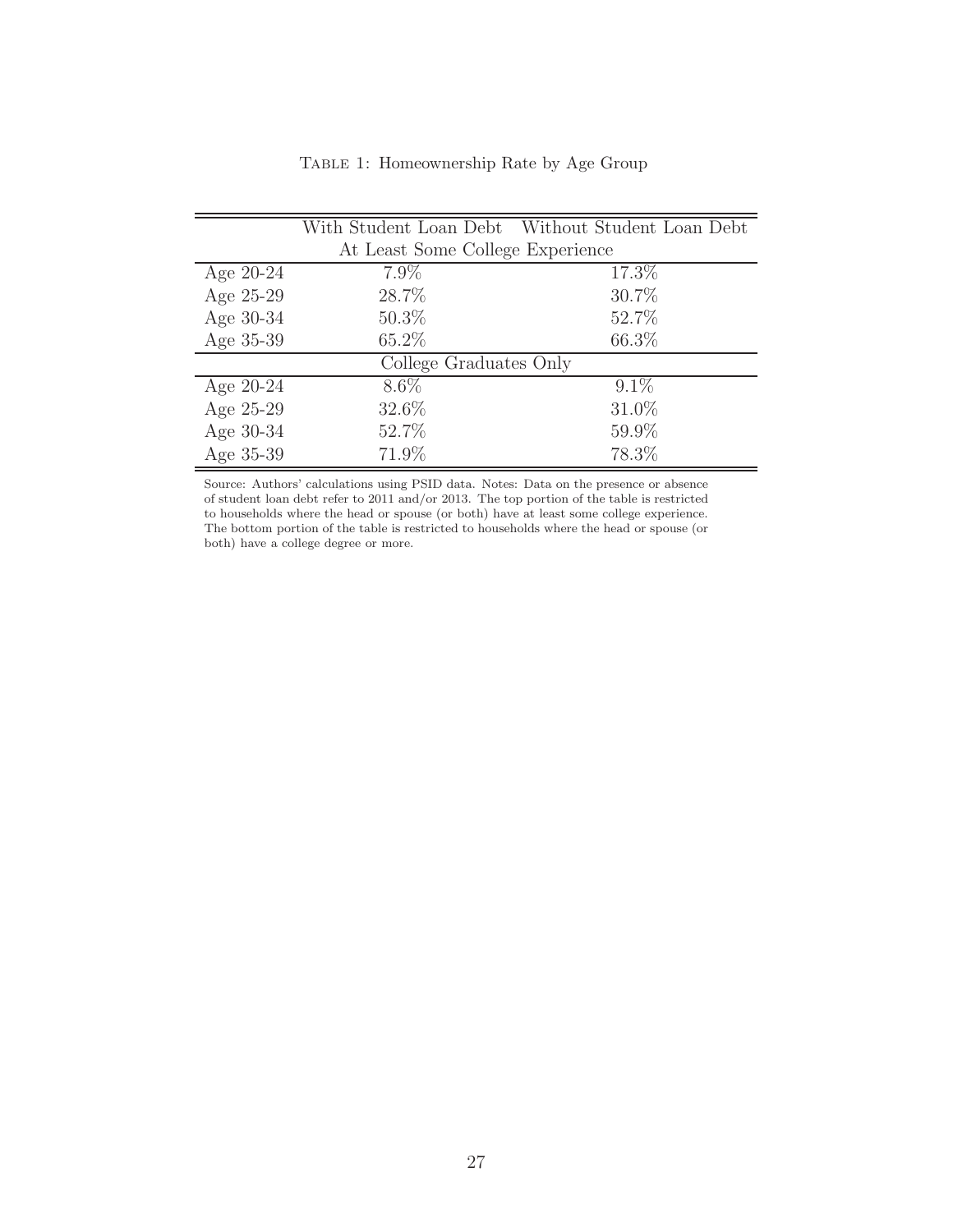<span id="page-28-0"></span>

|                          |            | With Student Loan Debt Without Student Loan Debt |  |  |
|--------------------------|------------|--------------------------------------------------|--|--|
|                          | Homeowners |                                                  |  |  |
| Mean                     | 51,435     | 158,593                                          |  |  |
| 25th petile.             | $-786$     | 27,752                                           |  |  |
| Median                   | 25,667     | 76,674                                           |  |  |
| 75th petile.             | 71,308     | 173,684                                          |  |  |
| Renters                  |            |                                                  |  |  |
| Mean                     | $-4,734$   | 19,915                                           |  |  |
| 25th pctile.             | $-18,999$  | 1,520                                            |  |  |
| Median                   | $-5,298$   | 5,830                                            |  |  |
| 75 <sup>th</sup> pctile. | 5,312      | 18,863                                           |  |  |

#### Table 2: Distribution of Real Total Wealth

Source: Authors' calculations using PSID data. Notes: Data on the presence or absence of student loan debt refer to 2011 and/or 2013. Wealth is the sum of financial assets and housing assets less any outstanding debt. Wealth data are deflated using the PCE deflator (2000 base year) and averaged over 2011 and 2013. The sample is restricted to households where the head is 40 years old or younger and at least one member of the household (head or spouse) attended some college.

#### Table 3: Distribution of Real Total Wealth Without Netting Out Student Loan Liabilities

<span id="page-28-1"></span>

|                          |       | With Student Loan Debt Without Student Loan Debt |  |  |
|--------------------------|-------|--------------------------------------------------|--|--|
| Homeowners               |       |                                                  |  |  |
| Mean                     | 72957 | 158593                                           |  |  |
| 25th petile.             | 19429 | 27752                                            |  |  |
| Median                   | 43066 | 76674                                            |  |  |
| 75th petile.             | 91293 | 173684                                           |  |  |
| Renters                  |       |                                                  |  |  |
| Mean                     | 16829 | 19915                                            |  |  |
| 25th pctile.             | 1890  | 1520                                             |  |  |
| Median                   | 7100  | 5830                                             |  |  |
| 75 <sup>th</sup> pctile. | 19906 | 18863                                            |  |  |

Source: Authors' calculations using PSID data. Notes: Data on the presence or absence of student loan debt refer to 2011 and/or 2013. Wealth is the sum of financial assets and housing assets less any outstanding debt except student loans. Wealth data are deflated using the PCE deflator (2000 base year) and averaged over 2011 and 2013. The sample is restricted to households where the head is 40 years old or younger and at least one member of the household (head or spouse) attended some college.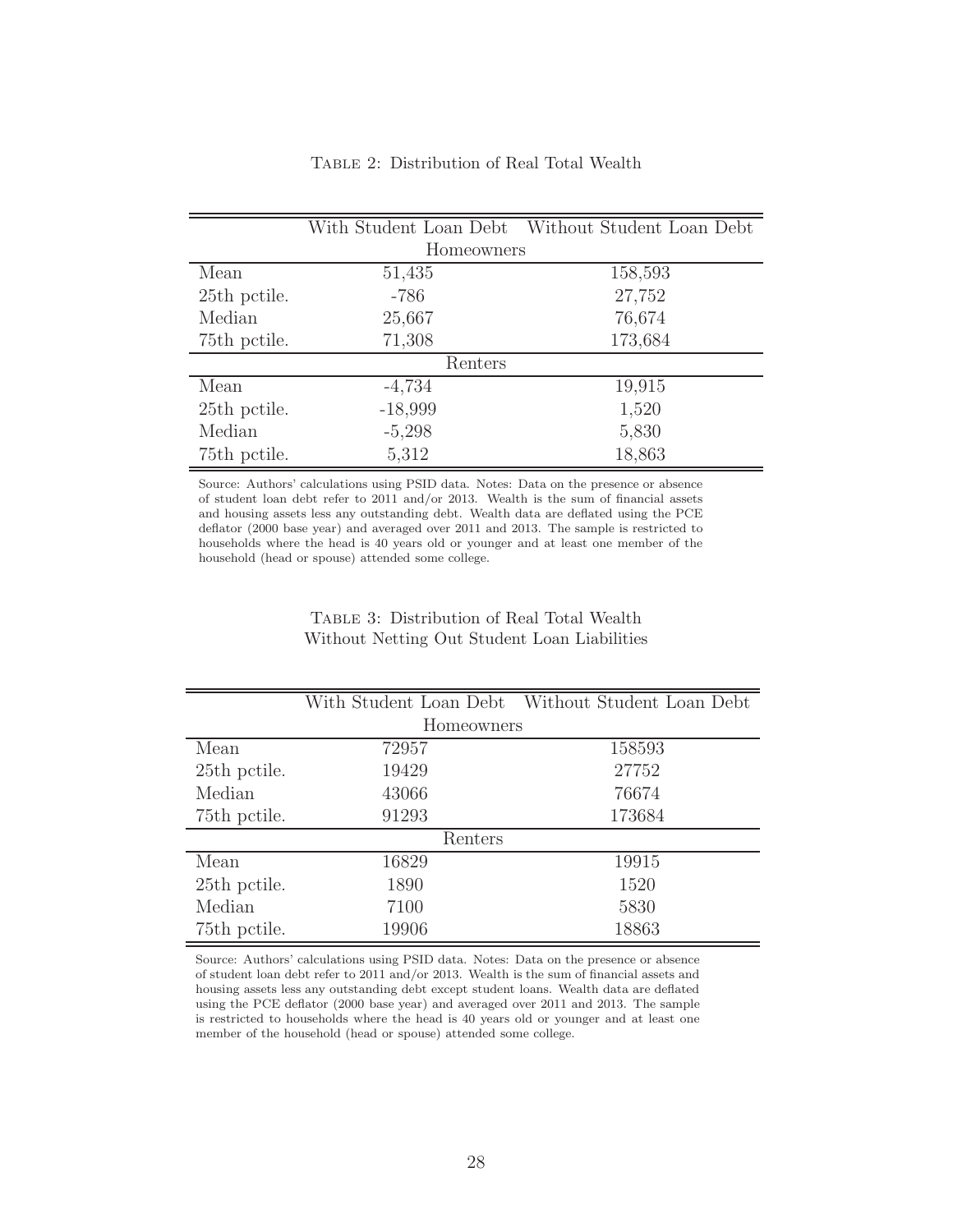<span id="page-29-0"></span>

|                          |            | With Student Loan Debt Without Student Loan Debt |  |
|--------------------------|------------|--------------------------------------------------|--|
|                          | Homeowners |                                                  |  |
| Mean                     | 43,038     | 96,996                                           |  |
| 25th pctile.             | 7,046      | 11,005                                           |  |
| Median                   | 18,799     | 30,112                                           |  |
| 75th petile.             | 50,174     | 94,480                                           |  |
| Renters                  |            |                                                  |  |
| Mean                     | 14,342     | 17,824                                           |  |
| 25th pctile.             | 1,375      | 1,422                                            |  |
| Median                   | 6,253      | 5,791                                            |  |
| 75 <sup>th</sup> pctile. | 16,739     | 16,726                                           |  |

### Table 4: Distribution of Real Financial Wealth Without Netting Out Student Loan Liabilities

Source: Authors' calculations using PSID data. Notes: Data on the presence or absence of student loan debt refer to 2011 and/or 2013. Financial wealth is the sum of financial assets less any outstanding nonhousing debt except student loans. Wealth data are deflated using the PCE deflator (2000 base year) and averaged over 2011 and 2013. The sample is restricted to households where the head is 40 years old or younger and at least one member of the household (head or spouse) attended some college.

<span id="page-29-1"></span>

|              |            | With Student Loan Debt Without Student Loan Debt |  |  |
|--------------|------------|--------------------------------------------------|--|--|
|              | Homeowners |                                                  |  |  |
| Mean         | 6,925      | 13,837                                           |  |  |
| 25th pctile. | 1,087      | 1,535                                            |  |  |
| Median       | 3,299      | 4,690                                            |  |  |
| 75th petile. | 7,889      | 14,325                                           |  |  |
| Renters      |            |                                                  |  |  |
| Mean         | 3,413      | 3,255                                            |  |  |
| 25th pctile. | 192        | 0.77                                             |  |  |
| Median       | 1,201      | 789                                              |  |  |
| 75th petile. | 3,945      | 3,156                                            |  |  |

#### Table 5: Distribution of Real Cash Holdings

Source: Authors' calculations using PSID data. Notes: Data on the presence or absence of student loan debt refer to 2011 and/or 2013. Cash is the sum assets in checking and savings accounts. The data are deflated using the PCE deflator (2000 base year) and averaged over 2011 and 2013. The sample is restricted to households where the head is 40 years old or younger and at least one member of the household (head or spouse) attended some college.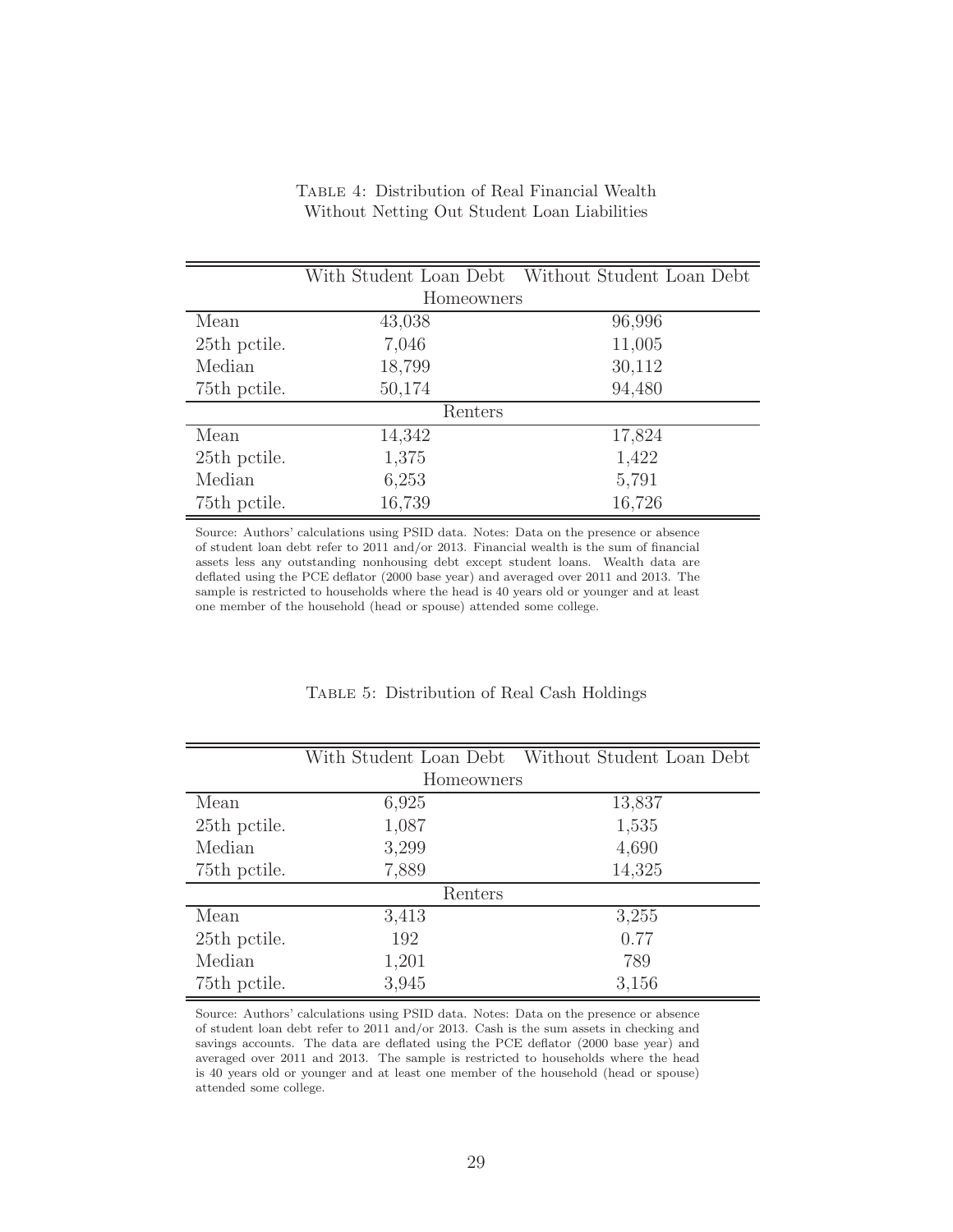<span id="page-30-1"></span>

|                          |                  | With Student Loan Debt Without Student Loan Debt |  |  |  |
|--------------------------|------------------|--------------------------------------------------|--|--|--|
|                          | Homeowners       |                                                  |  |  |  |
| Mean                     | 3,812            | 2,811                                            |  |  |  |
| 25th pctile.             |                  | $\left( \right)$                                 |  |  |  |
| Median                   | 1,545            | 598                                              |  |  |  |
| 75th petile.             | 5,287            | 3,945                                            |  |  |  |
| Renters                  |                  |                                                  |  |  |  |
| Mean                     | 2,398            | 1,296                                            |  |  |  |
| 25th pctile.             | $\left( \right)$ | $\left( \right)$                                 |  |  |  |
| Median                   | 953              | $\left( \right)$                                 |  |  |  |
| 75 <sup>th</sup> pctile. | 3,238            | 1,183                                            |  |  |  |

#### Table 6: Distribution of Real Nonhousing Debt Other than Student Loan Debt

Source: Authors' calculations using PSID data. Notes: Data on the presence or absence of student loan debt refer to 2011 and/or 2013. Nonhousing debt includes credit card debt, loan from relatives, and other noncollateralized debt except student loans. The data are deflated using the PCE deflator (2000 base year) and are averaged over 2011 and 2013. The sample is restricted to households where the head is 40 years old or younger and at least one member of the household (head or spouse) attended some college.

<span id="page-30-0"></span>

|              |            | With Student Loan Debt Without Student Loan Debt |  |
|--------------|------------|--------------------------------------------------|--|
|              | Homeowners |                                                  |  |
| Mean         | 66,997     | 70,836                                           |  |
| 25th pctile. | 43,902     | 42,681                                           |  |
| Median       | 61,174     | 63,114                                           |  |
| 75th pctile. | 83,784     | 90,016                                           |  |
| Renters      |            |                                                  |  |
| Mean         | 37,083     | 33,091                                           |  |
| 25th pctile. | 18,540     | 17,357                                           |  |
| Median       | 31,557     | 29,979                                           |  |
| 75th petile. | 50,135     | 44,862                                           |  |

Table 7: Distribution of Real Pre-Tax Family Income

Source: Authors' calculations using PSID data. Notes: Data on the presence or absence of student loan debt refer to 2011 and/or 2013. Income is total family income for 2010 (2011 PSID Survey) The data are deflated using the PCE deflator (2000 base year). The sample is restricted to households where the head is 40 years old or younger and at least one member of the household (head or spouse) attended some college.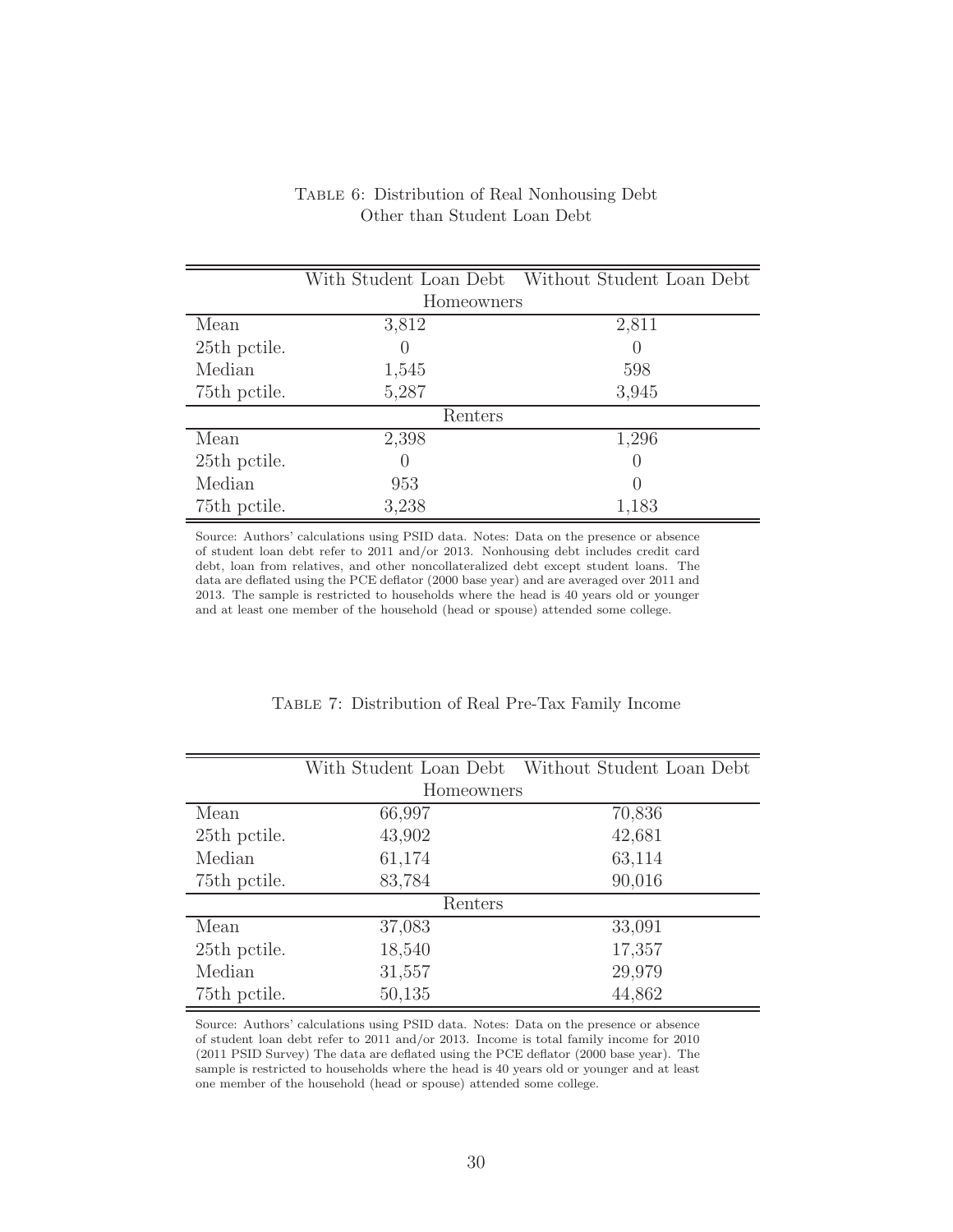<span id="page-31-0"></span>

|                                              | $\left(1\right)$ | $\left( 2\right)$ | (3)         | (4)        |
|----------------------------------------------|------------------|-------------------|-------------|------------|
| Have Student Debt <sup>1</sup> [1]           | $-0.907*$        | $-1.084*$         |             |            |
|                                              | (0.472)          | (0.617)           |             |            |
| Log Student Debt [2]                         |                  |                   | $-0.0850*$  | $-0.0922$  |
|                                              |                  |                   | (0.0448)    | (0.0582)   |
| <b>Black</b>                                 | $-1.675***$      | $-1.792**$        | $-1.658***$ | $-1.733**$ |
|                                              | (0.534)          | (0.859)           | (0.531)     | (0.855)    |
| Black $x$ [1]                                | 0.689            | $1.262*$          |             |            |
|                                              | (0.641)          | (0.669)           |             |            |
| Black $x$ [2]                                |                  |                   | 0.0634      | $0.107*$   |
|                                              |                  |                   | (0.0583)    | (0.0614)   |
| College Degree or more                       | $1.399***$       | 0.357             | $1.409***$  | 0.353      |
|                                              | (0.446)          | (0.602)           | (0.440)     | (0.592)    |
| College Degree or more $x \lfloor 1 \rfloor$ | $-0.381$         | 0.0788            |             |            |
|                                              | (0.555)          | (0.627)           |             |            |
| College Degree or more $x$ [2]               |                  |                   | $-0.0330$   | 0.00823    |
|                                              |                  |                   | (0.0513)    | (0.0581)   |
| Married                                      | $0.676**$        | $-0.0506$         | $0.688**$   | $-0.0478$  |
|                                              | (0.333)          | (0.273)           | (0.333)     | (0.275)    |
| Log Family Income                            | $1.483***$       |                   | $1.479***$  |            |
|                                              | (0.201)          |                   | (0.201)     |            |
| Constant                                     | 4.512            | $-17.85$          | 3.865       | $-18.60$   |
|                                              | (21.35)          | (23.78)           | (21.38)     | (24.01)    |
|                                              |                  |                   |             |            |
| Observations                                 | 2,206            | 2,206             | 2,206       | 2,206      |
| R-squared                                    | 0.156            | 0.042             | 0.156       | 0.041      |
| Industry Fixed Effect                        | <b>YES</b>       | <b>YES</b>        | <b>YES</b>  | <b>YES</b> |
| Occupation Fixed Effect                      | <b>YES</b>       | <b>YES</b>        | <b>YES</b>  | <b>YES</b> |
| <b>State Fixed Effect</b>                    | <b>YES</b>       | <b>YES</b>        | <b>YES</b>  | <b>YES</b> |

Table 8: Impact of Student Loan Debt on Household Wealth

Source: Authors' calculations using PSID data. Notes:  $1$  Indicator variable that takes a value of 1 if the household has outstanding student debt liabilities in 2011 and/or 2013 and is zero otherwise. The sample is restricted to households where the head is 40 years old or younger and at least one member of the household (head or spouse) has at least some college experience. The dependent variable in columns (1) and (3) is the log of households' total wealth without netting out student loan debt. The mean of this variable is 8.2 with a standard deviation of 6.6. The dependent variable in columns (2) and (4) is total wealth relative to income. The mean of this variable is 1.33 with a standard deviation of 6.5. Wealth is the sum of financial assets and housing assets less any outstanding debt except student loans. Wealth data in columns (1) and (3) are deflated using the PCE deflator (2000 base year) and averaged over 2011 and 2013. Income is total family income for 2010 (2011 PSID Survey). Other data are deflated using the PCE deflator (2000 base year) where applicable. Estimates also include age, age squared, and age cubed for the household head and a variable for the number of children in the household. Robust standard errors are in parentheses: \*\*\*  $p<0.01$ , \*\*  $p<0.05$ , \*  $p<0.1$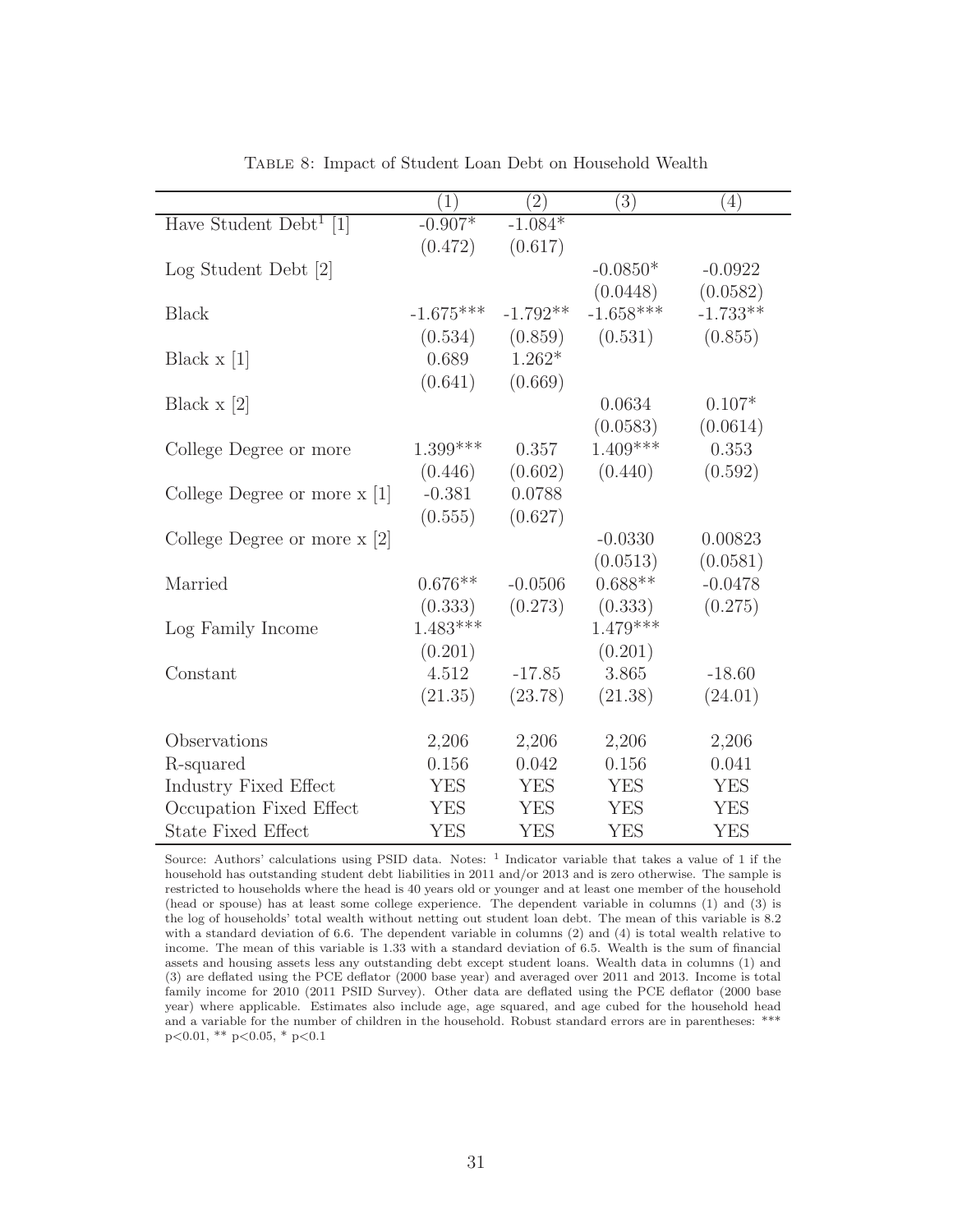<span id="page-32-0"></span>

|                                    | (1)         | $\overline{(2)}$ | $\overline{(3)}$ | (4)         | (5)         |
|------------------------------------|-------------|------------------|------------------|-------------|-------------|
|                                    |             |                  |                  |             |             |
| Have Student Debt <sup>1</sup> [1] | $-0.122***$ | $-0.122***$      | $-0.101**$       | $-0.101**$  | $-0.102**$  |
|                                    | (0.0438)    | (0.0445)         | (0.0423)         | (0.0426)    | (0.0426)    |
| 2-4 yrs. since school              | $-0.00207$  | $-0.00599$       | $-0.00133$       | $-0.00142$  | $-0.00197$  |
|                                    | (0.0440)    | (0.0575)         | (0.0521)         | (0.0522)    | (0.0523)    |
| 5-8 yrs. since school              | $0.109***$  | $0.109*$         | 0.0731           | 0.0746      | 0.0760      |
|                                    | (0.0410)    | (0.0559)         | (0.0511)         | (0.0515)    | (0.0517)    |
| 2-4 yrs since school $x$ [1]       | 0.0833      | 0.0794           | 0.0656           | 0.0673      | 0.0697      |
|                                    | (0.0629)    | (0.0634)         | (0.0582)         | (0.0587)    | (0.0586)    |
| 5-8 yrs since school $x$ [1]       | 0.0127      | 0.00629          | 0.00947          | 0.00988     | 0.0119      |
|                                    | (0.0617)    | (0.0621)         | (0.0576)         | (0.0577)    | (0.0577)    |
| Whether worked $1997/8^2$          |             | $-0.00112$       | 0.0355           | 0.0370      | 0.0373      |
|                                    |             | (0.0481)         | (0.0458)         | (0.0461)    | (0.0461)    |
| Assoc. Degree                      |             | $0.0502*$        | 0.0345           | 0.0348      | 0.0367      |
|                                    |             | (0.0301)         | (0.0281)         | (0.0282)    | (0.0282)    |
| College Degree                     |             | 0.0100           | 0.0187           | 0.0182      | 0.0187      |
|                                    |             | (0.0424)         | (0.0389)         | (0.0394)    | (0.0394)    |
| More than $\text{College}^3$       |             | $-0.0101$        | $-0.0156$        | $-0.0190$   | $-0.0185$   |
|                                    |             | (0.0670)         | (0.0670)         | (0.0682)    | (0.0680)    |
| Urbanicity (1990)                  |             |                  | $-0.0840**$      | $-0.0843**$ | $-0.0841**$ |
|                                    |             |                  | (0.0352)         | (0.0355)    | (0.0355)    |
| Ability                            |             |                  | $-0.00108$       | $-0.00113$  | $-0.00127$  |
|                                    |             |                  | (0.00135)        | (0.00140)   | (0.00140)   |
| Marital status in 2000             |             |                  | $0.371***$       | $0.372***$  | $0.372***$  |
|                                    |             |                  | (0.0256)         | (0.0257)    | (0.0257)    |
| Male                               |             |                  | $-0.00146$       | $-0.000953$ | 0.00137     |
|                                    |             |                  | (0.0237)         | (0.0239)    | (0.0240)    |
| Log Parents Income in 1987         |             |                  |                  | 0.00442     | 0.00389     |
|                                    |             |                  |                  | (0.0119)    | (0.0119)    |
| Constant                           | $0.513***$  | $0.504***$       | $0.463***$       | $0.423**$   | $0.450***$  |
|                                    |             |                  |                  |             |             |
|                                    | (0.0976)    | (0.106)          | (0.119)          | (0.172)     | (0.174)     |
| Observations                       |             |                  |                  |             |             |
|                                    | 1,445       | 1,445            | 1,445            | 1,445       | 1,445       |
| R-squared                          | 0.094       | 0.096            | 0.247            | 0.247       | 0.247       |
| <b>State Fixed Effects</b>         | <b>YES</b>  | <b>YES</b>       | <b>YES</b>       | <b>YES</b>  | <b>YES</b>  |

Table 9: Student Loan Debt and Homeownership

Source: Authors' calculations using NELS88 data. Notes:  $1$  Indicator variable that takes a value of 1 if the individual has outstanding student debt liabilities in 2000 and is zero otherwise. <sup>2</sup> Indicator variable that takes a value of 1 if the individual reports working in 1997 and/or 1998. <sup>3</sup> Individuals who finish college and report that they are still in school in 2000. The sample is restricted to individuals who at least attended some college. The dependent variable is an indicator variable that takes a value of 1 if the individual is a homeowner in 2000 and is 0 otherwise. Ability is measured based on a combined standardized reading and math score. Parental income in 1987 is a categorical variable and parents are assigned the midpoint of their respective income category. Industry and occupation of the individual's first job are omitted from the table, but are controlled for in columns  $(3),(4)$ , and  $(5)$ . Columns  $(3),(4)$ , and  $(5)$  also control for the individual's race. Parental education level is controlled for in columns (4), and (5). College major is controlled for in column (5). Robust standard errors are in parentheses: \*\*\*  $p<0.01$ , \*\*  $p<0.05$ , \*  $p<0.1$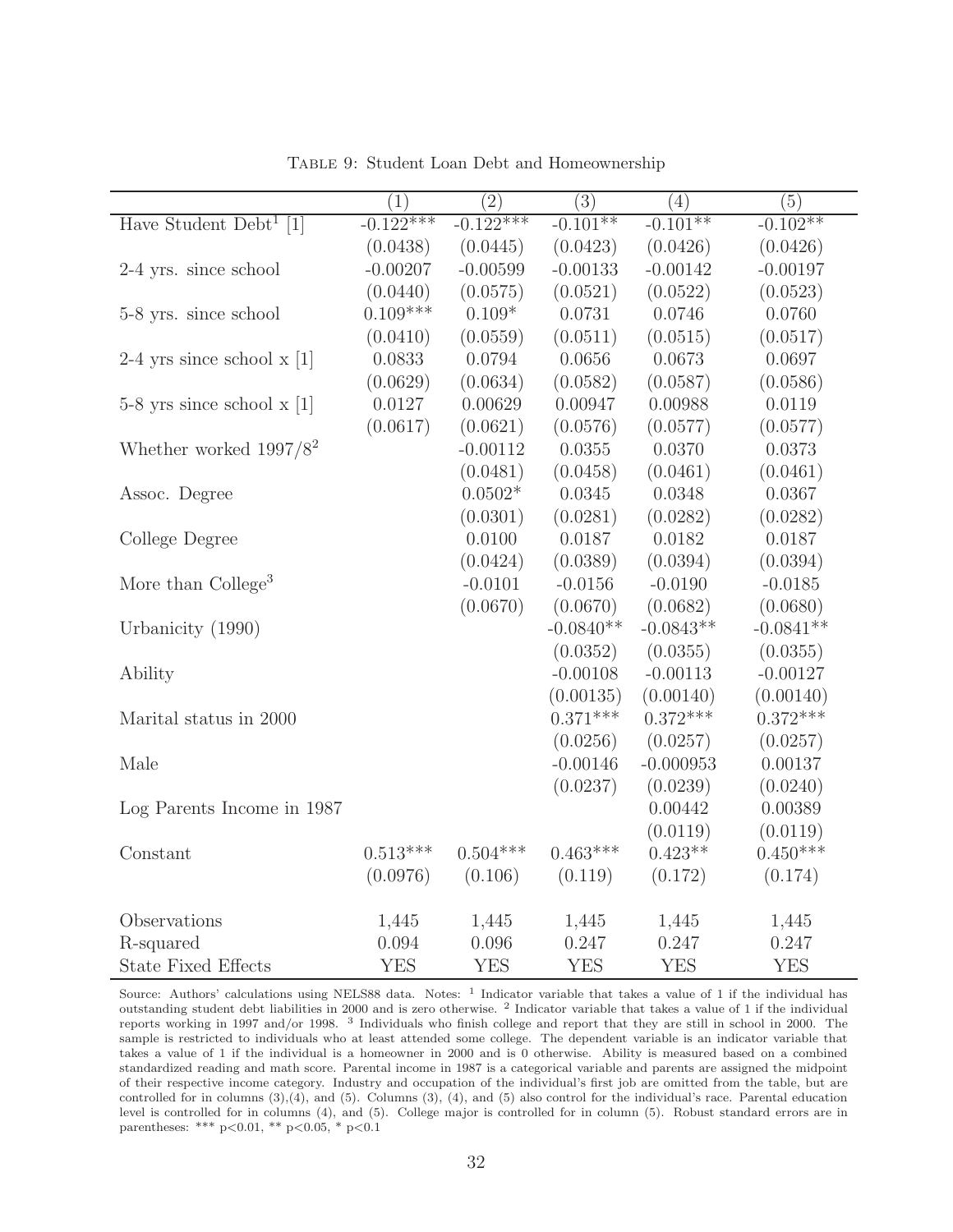<span id="page-33-0"></span>

|                               |              | $\left( 2\right)$ | $\left(3\right)$ | (4)        |
|-------------------------------|--------------|-------------------|------------------|------------|
| Log Student Debt [1]          | $-0.0110***$ |                   | $-0.0557$        |            |
|                               | (0.00422)    |                   | (0.0392)         |            |
| Student Debt rel. Income [2]  |              | $-0.0109$         |                  | $-0.00669$ |
|                               |              | (0.00740)         |                  | (0.00710)  |
| 2-4 yrs. since school         | $-0.00182$   | 0.0351            | 0.198            | $0.141**$  |
|                               | (0.0521)     | (0.0477)          | (0.511)          | (0.0665)   |
| 5-8 yrs. since school         | 0.0755       | $0.111**$         | 0.445            | $0.169**$  |
|                               | (0.0516)     | (0.0496)          | (0.575)          | (0.0770)   |
| 2-4 yrs. since school $x$ [1] | 0.00681      |                   | $-0.00662$       |            |
|                               | (0.00585)    |                   | (0.0513)         |            |
| 5-8 yrs. since school $x$ [1] | 0.000264     |                   | $-0.0344$        |            |
|                               | (0.00603)    |                   | (0.0603)         |            |
| 2-4 yrs. since school $x$ [2] |              | $-0.0264**$       |                  | $-0.0215$  |
|                               |              | (0.0131)          |                  | (0.0143)   |
| 5-8 yrs. since school $x$ [2] |              | $-0.202***$       |                  | $-0.0910$  |
|                               |              | (0.0661)          |                  | (0.0884)   |
| Constant                      | $0.453***$   | $0.434**$         | 0.375            | $-0.327$   |
|                               | (0.174)      | (0.191)           | (0.494)          | (0.319)    |
| Observations                  | 1,445        | 1,297             | 594              | 528        |
| R-squared                     | 0.248        | 0.245             | 0.252            | 0.251      |
| <b>State Fixed Effects</b>    | <b>YES</b>   | <b>YES</b>        | <b>YES</b>       | <b>YES</b> |

Table 10: Student Loans and Homeownership (OLS)

Source: Authors' calculations using NELS88 data. Notes: The sample is restricted to individuals who at least attended some college. Columns (3) and (4) are further restricted to respondents with positive student loan debt. The dependent variable is an indicator variable that takes a value of 1 if the individual was a homeowner in 2000 and is 0 otherwise. Additional controls in all columns include: an individual's employment status in 1997 or 1998, education level, high school test scores, race, sex, industry and occupation of his/her first job, marital status, and college major, as well as the urbanicity of the zipcode in which the individual lived in 1988, parental education and income (1987) controls, level dummies, household's income in 1987. Robust standard errors are in parentheses: \*\*\* p<0.01, \*\* p<0.05, \* p<0.1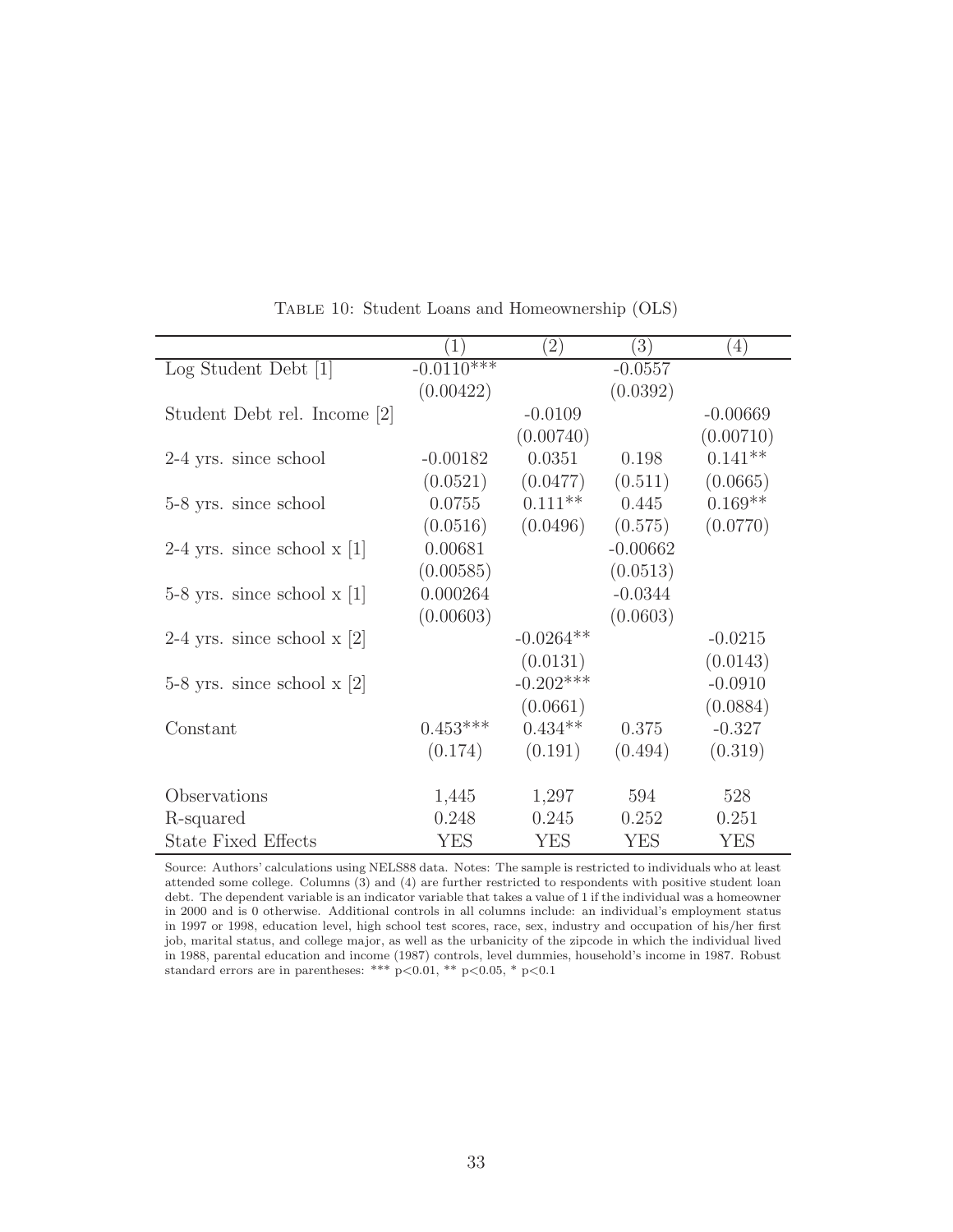# <span id="page-34-0"></span>A Appendix

|                        |                                  | With Student Loan Debt Without Student Loan Debt |  |  |
|------------------------|----------------------------------|--------------------------------------------------|--|--|
|                        | At Least Some College Experience |                                                  |  |  |
| Age $20-24$            | 127                              | 127                                              |  |  |
| Age 25-29              | 373                              | 261                                              |  |  |
| Age $30-34$            | 336                              | 334                                              |  |  |
| Age 35-39              | 221                              | 276                                              |  |  |
| Age $40-44$            | 133                              | 301                                              |  |  |
| College Graduates Only |                                  |                                                  |  |  |
| Age $20-24$            | 61                               | 35                                               |  |  |
| Age 25-29              | 222                              | 109                                              |  |  |
| Age $30-34$            | 207                              | 135                                              |  |  |
| Age 35-39              | 124                              | 119                                              |  |  |
| Age $40-44$            | 87                               | 151                                              |  |  |

Table A.1: Sample Size for Each Age Group in Figure 2

<span id="page-34-1"></span>Source: Authors' calculations using PSID data. Notes: Data on the presence or absence of student loan debt refer to 2011 and/or 2013.

|                          |            | With Student Loan Debt Without Student Loan Debt |  |  |
|--------------------------|------------|--------------------------------------------------|--|--|
|                          | Homeowners |                                                  |  |  |
| Mean                     | 0.73       | 2.15                                             |  |  |
| 25th petile.             | $-0.04$    | 0.56                                             |  |  |
| Median                   | 0.45       | 1.27                                             |  |  |
| 75th petile.             | 1.20       | 2.31                                             |  |  |
| Renters                  |            |                                                  |  |  |
| Mean                     | $-0.37$    | 0.58                                             |  |  |
| 25th pctile.             | $-0.79$    | 0.06                                             |  |  |
| Median                   | $-0.17$    | 0.22                                             |  |  |
| 75 <sup>th</sup> pctile. | 0.15       | 0.59                                             |  |  |

Table A.2: Distribution of Total Wealth-to-Income

Source: Authors' calculations using PSID data. Notes: Data on the presence or absence of student loan debt refer to 2011 and/or 2013. Total wealth is the sum of financial assets and housing assets less any outstanding debt. These data are averaged over 2011 and 2013. Income is total family income in 2010 (2011 survey). The sample is restricted to households where the head is 40 years old or younger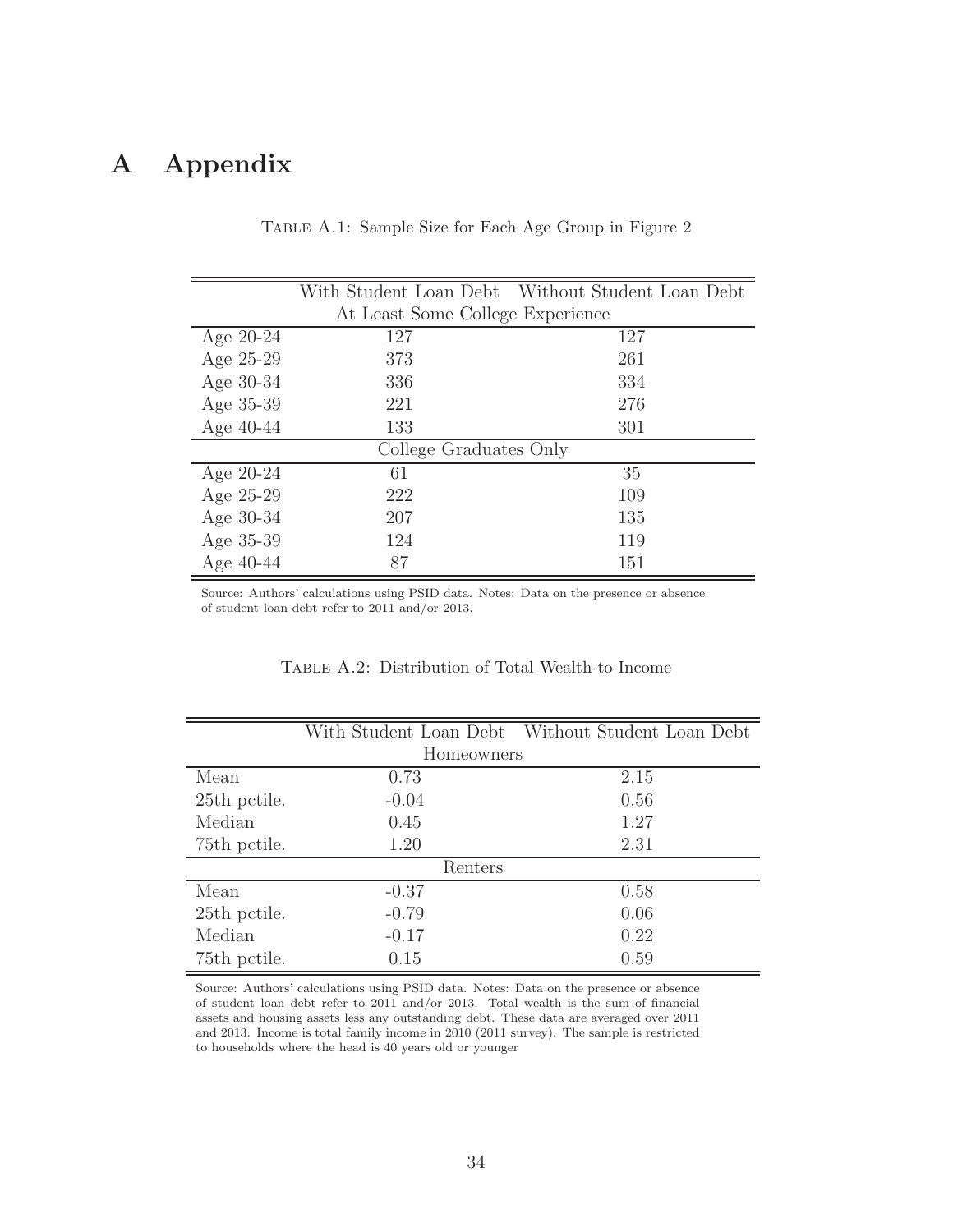<span id="page-35-0"></span>

|                          |      | With Student Loan Debt Without Student Loan Debt |  |  |  |
|--------------------------|------|--------------------------------------------------|--|--|--|
| Homeowners               |      |                                                  |  |  |  |
| Mean                     | 1.09 | 2.07                                             |  |  |  |
| 25th pctile.             | 0.35 | 0.54                                             |  |  |  |
| Median                   | 0.72 | 1.23                                             |  |  |  |
| 75 <sup>th</sup> pctile. | 1.44 | 2.31                                             |  |  |  |
| Renters                  |      |                                                  |  |  |  |
| Mean                     | 0.44 | 0.56                                             |  |  |  |
| 25th petile.             | 0.06 | 0.06                                             |  |  |  |
| Median                   | 0.24 | 0.22                                             |  |  |  |
| 75 <sup>th</sup> pctile. | 0.56 | 0.56                                             |  |  |  |

### Table A.3: Distribution of Total Wealth-to-Income Without Netting out Student Loan Debt

Source: Authors' calculations using PSID data. Notes: Data on the presence or absence of student loan debt refer to 2011 and/or 2013. Total wealth is the sum of financial assets and housing assets less any outstanding debt except student debt. These data are averaged over 2011 and 2013. Income is total family income in 2010 (2011 survey). The sample is restricted to households where the head is 40 years old or younger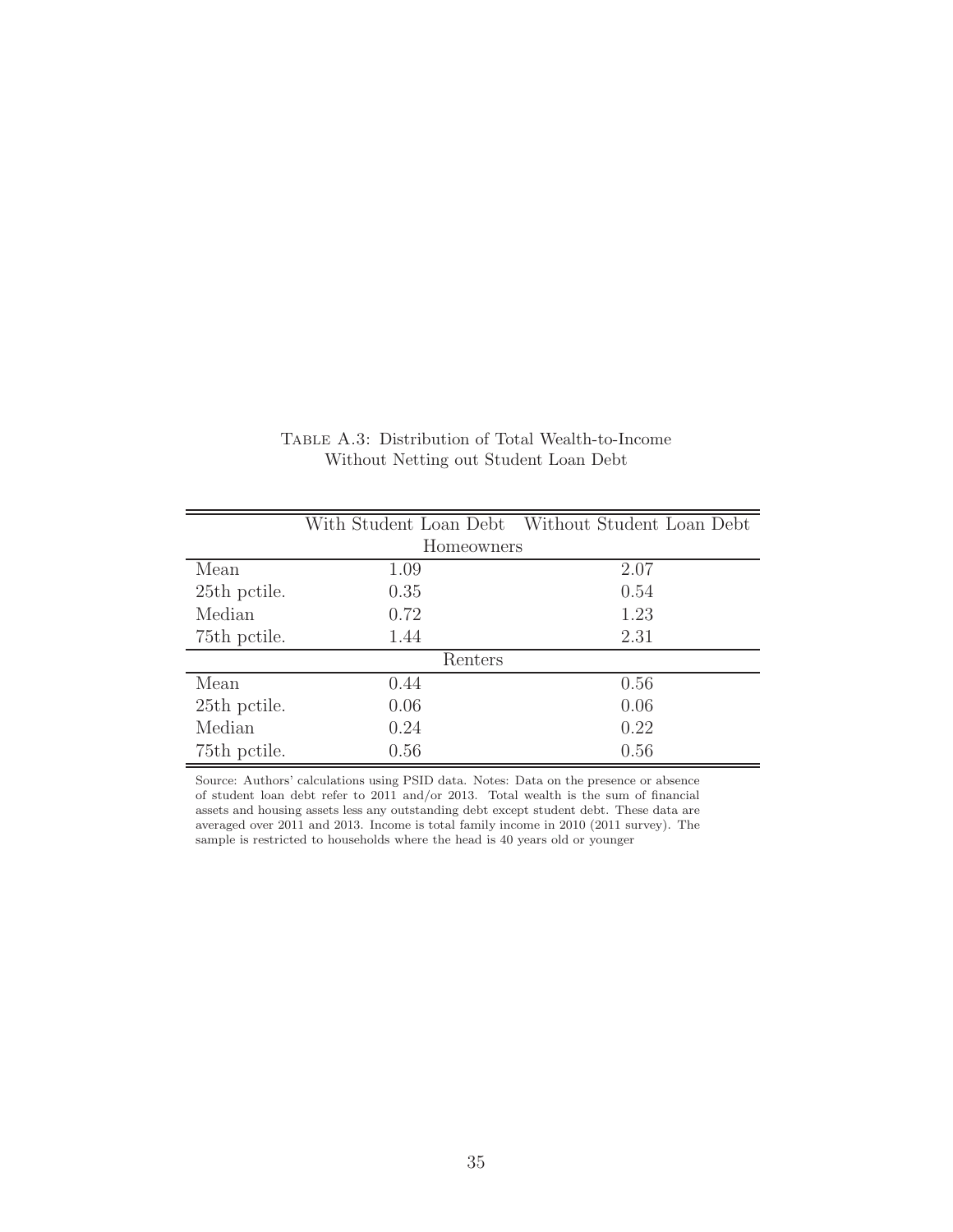<span id="page-36-0"></span>

|                                    | $\left(1\right)$ | $\left( 2\right)$ | (3)         | (4)         |
|------------------------------------|------------------|-------------------|-------------|-------------|
| Have Student Debt <sup>1</sup> [1] | $-1.459***$      | $-1.024***$       |             |             |
|                                    | (0.406)          | (0.354)           |             |             |
| Log Student Debt [2]               |                  |                   | $-0.139***$ | $-0.0878**$ |
|                                    |                  |                   | (0.0369)    | (0.0356)    |
| <b>Black</b>                       | $-2.593**$       | $-1.724***$       | $-2.728**$  | $-1.754***$ |
|                                    | (1.093)          | (0.495)           | (1.075)     | (0.515)     |
| Black $x$ [1]                      | 1.290            | $1.072*$          |             |             |
|                                    | (1.184)          | (0.584)           |             |             |
| Black $x$ [2]                      |                  |                   | 0.134       | $0.0988*$   |
|                                    |                  |                   | (0.101)     | (0.0518)    |
| Married                            | $1.039**$        | 0.126             | $1.054**$   | 0.130       |
|                                    | (0.468)          | (0.347)           | (0.468)     | (0.348)     |
| Log family income                  | $1.441***$       |                   | $1.428***$  |             |
|                                    | (0.296)          |                   | (0.296)     |             |
| Constant                           | $-6.313$         | 15.18             | $-6.827$    | 15.23       |
|                                    | (43.68)          | (21.15)           | (43.54)     | (21.05)     |
|                                    |                  |                   |             |             |
| Observations                       | 1,026            | 1,026             | 1,026       | 1,026       |
| R-squared                          | 0.158            | 0.103             | 0.159       | 0.102       |
| Industry Fixed Effect              | <b>YES</b>       | <b>YES</b>        | <b>YES</b>  | <b>YES</b>  |
| Occupation Fixed Effect            | <b>YES</b>       | <b>YES</b>        | <b>YES</b>  | <b>YES</b>  |
| <b>State Fixed Effect</b>          | <b>YES</b>       | <b>YES</b>        | <b>YES</b>  | <b>YES</b>  |

Table A.4: Impact of Student Loan Debt on Household Wealth

Source: Authors' calculations using PSID data. Notes:  $1$  Indicator variable that takes a value of 1 if the household has outstanding student debt liabilities in 2011 and/or 2013 and is zero otherwise. Wealth is the sum of financial assets and housing assets less any outstanding debt except student loans. The sample is restricted to households where the head is 40 years old or younger and at least one member of the household (head or spouse) has completed college. The dependent variable in columns (1) and (3) is the log of households' total wealth without netting out student loan debt. The mean of this variable is 9.5 with a standard deviation of 5.9. The dependent variable in columns (2) and (4) is total wealth relative to income. The mean of this variable is 1.5 with a standard deviation of 4.6. Wealth data in columns (1) and (3) are deflated using the PCE deflator (2000 base year) and averaged over 2011 and 2013. Income is total family income for 2010 (2011 PSID Survey). Other data are deflated using the PCE deflator (2000 base year) where applicable. Estimates also include age, age squared, and age cubed for the household head and a variable for the number of children in the household. Robust standard errors are in parentheses: \*\*\*  $p<0.01$ , \*\*  $p<0.05$ , \*  $p<0.1$